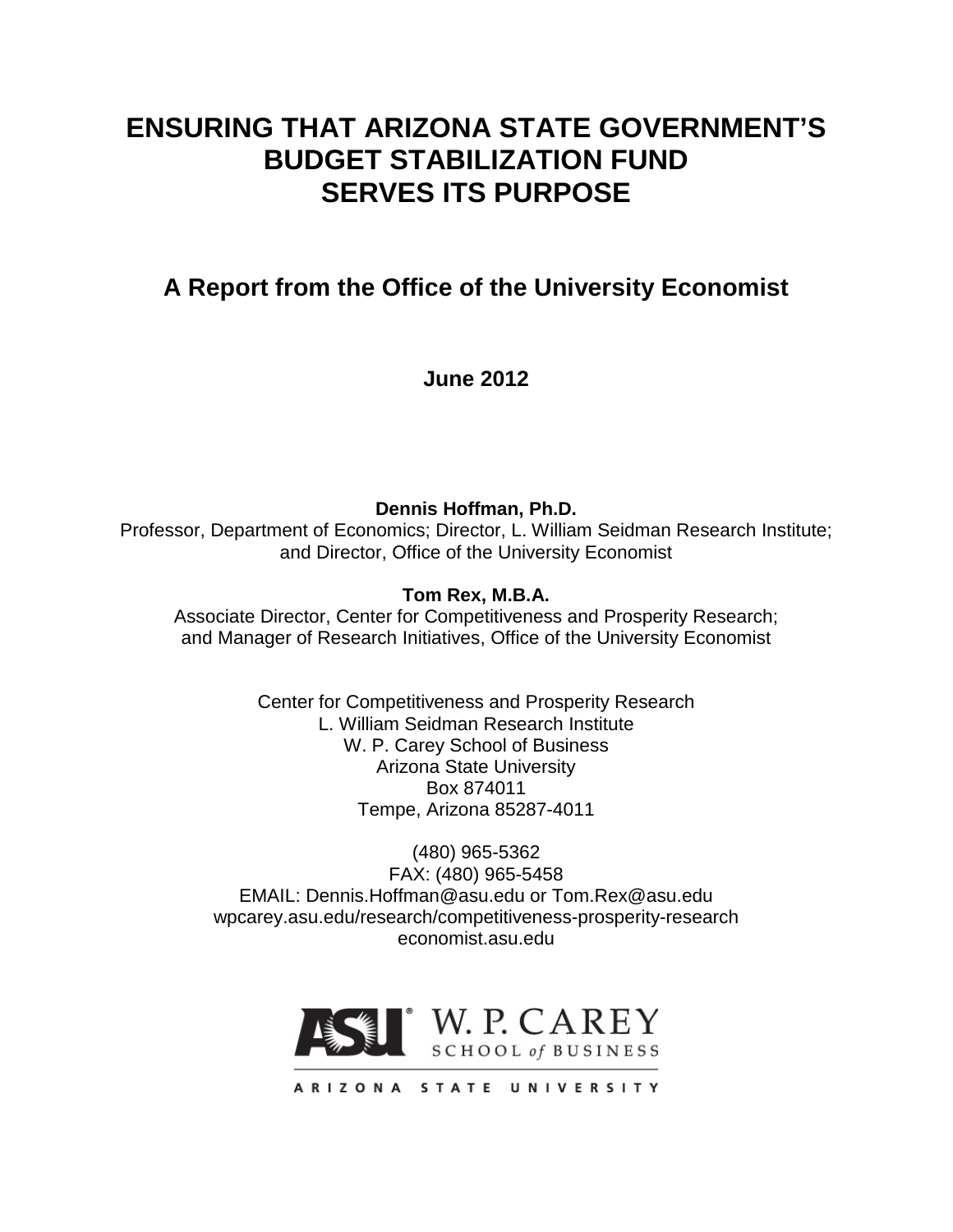# **TABLE OF CONTENTS**

| Summary                                                       |    |
|---------------------------------------------------------------|----|
| Introduction                                                  | 3  |
| The Specification of the Budget Stabilization Fund in Statute | 4  |
| Actual Transfers to and From the Budget Stabilization Fund    | 6  |
| Issues Related to the Budget Stabilization Fund               | 7  |
| Cyclicality of Revenues and Countercyclicality of Demand      | 8  |
| <b>Structural Deficit</b>                                     | 9  |
| Integrity of the Budget Stabilization Fund                    | 10 |
| <b>Budget Stabilization Fund Formula</b>                      | 11 |
| <b>Budget Stabilization Fund Cap</b>                          | 19 |
| Recommendations                                               | 20 |

# **LIST OF TABLES**

| 1. Simulation of the Budget Stabilization Fund Using the Original Legislation           | 13 |
|-----------------------------------------------------------------------------------------|----|
| 2. Simulation of the Budget Stabilization Fund Using the Existing Legislation           | 14 |
| 3. Simulated Cumulative Transfer From the Budget Stabilization Fund to the General Fund | 16 |
| During Recessions Using the Original and Existing Legislation                           |    |
| 4. Simulation of the Budget Stabilization Fund Using a Modified Formula                 | 18 |
| 5. Simulated Cumulative Transfer From the Budget Stabilization Fund to the General Fund | 19 |
| During Recessions Using the Original Legislation and a Modified Formula                 |    |
|                                                                                         |    |

# **LIST OF CHARTS**

| 1. State General Fund Revenue and Economic Growth in Arizona                               |   |
|--------------------------------------------------------------------------------------------|---|
| 2. Ending Balance in the Budget Stabilization Fund as a Percentage of General Fund Revenue | 6 |
| 3. Percent Change in Inflation-Adjusted Personal Income Less Transfer Payments             |   |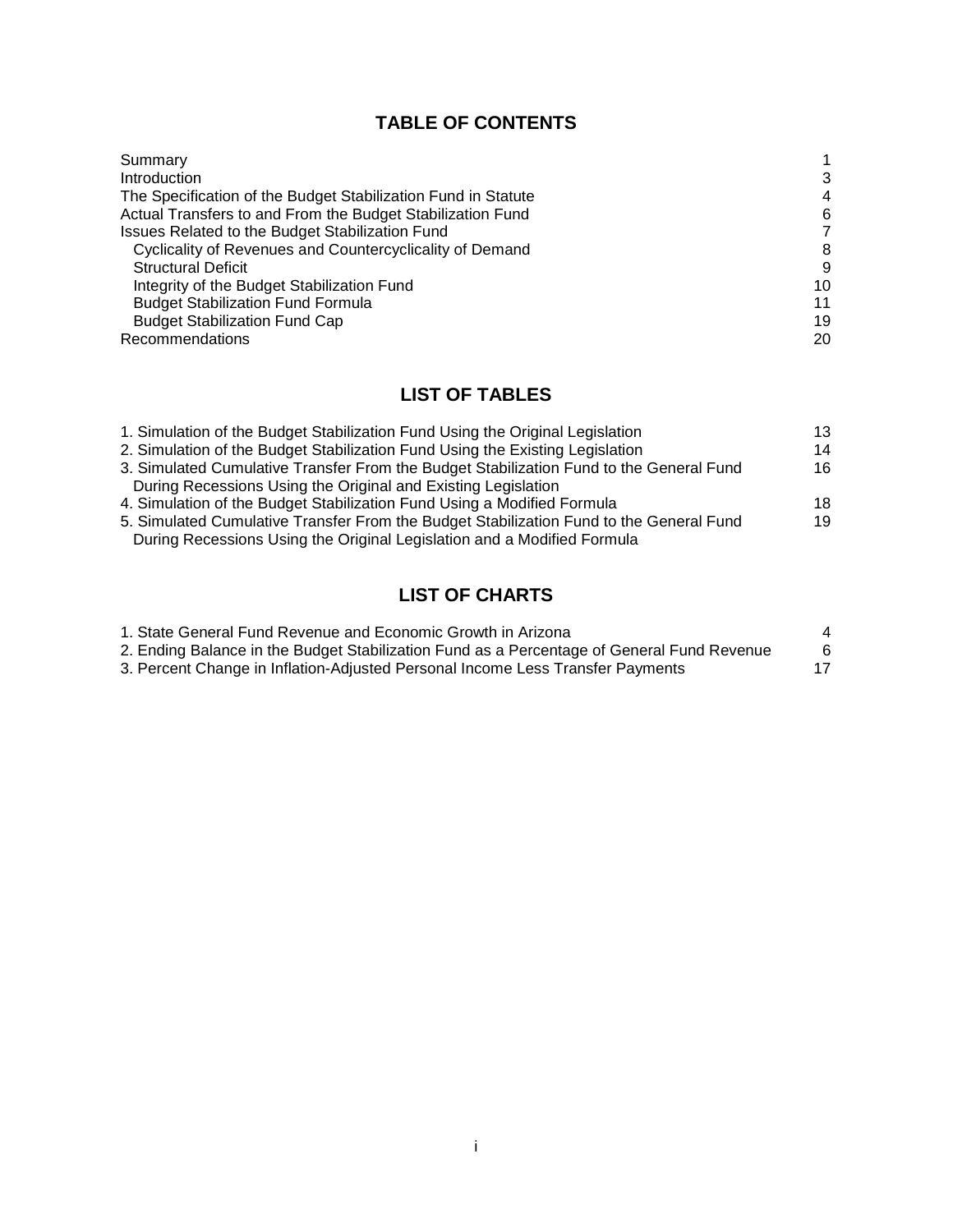#### **SUMMARY**

The purpose of Arizona state government's budget stabilization fund is to reduce the fluctuations in general fund revenue caused by the economic cycle. These fluctuations result in large budget surpluses in some years and large deficits in other years. Thus, revenues are saved in the budget stabilization fund during periods of strong economic growth and are transferred back to the general fund during periods of weak economic growth or decline. A recommended amount to transfer is based on a formula that compares recent economic performance to an average growth rate, but the Legislature can override the recommendation.

Saving revenue during a period of strong economic growth discourages spending increases and/or revenue reductions that are not sustainable over an entire economic cycle. However, the primary intent of the budget stabilization fund, which was created in 1990, was to substantially reduce, if not eliminate, spending cuts during recessions. Spending reductions during recessions not only diminish the quality and/or quantity of public services at a time when many Arizonans are most in need of assistance, but also have a depressing effect on an already weak economy. However, in each of the two recessions since the creation of the budget stabilization fund, the balance in the fund has been insufficient to meet the needs, forcing substantial reductions in expenditures to be made in order to balance the budget.

Most of the revenue shortfalls in the last two recessions resulted from the numerous reductions in taxes and other revenues passed by the Legislature since 1990 that created a structural deficit. The substantial reductions in spending implemented during the last few years largely resolved the existing structural deficit. However, recently passed tax reductions that will phase in during the next several years, and the end of the temporary sales tax in 2013, will result in a new structural deficit that will necessitate additional large spending reductions the next time the economy slows. Moreover, the changes to the revenue system have increased the cyclicality of revenue flows. The budget stabilization fund was created when revenues were less cyclical and was not designed to offset a structural deficit.

Legislative modifications to the original budget stabilization fund statute also have contributed to the need for large spending reductions during the last two recessions. These changes have had the effect of reducing the amount of money transferred to the general fund during recessions. The maximum amount of money that can be held in the budget stabilization fund was reduced and the formula that recommends the amount to transfer back to the general fund was modified.

Without considering the structural deficit, the budget stabilization fund almost certainly will not have the funding necessary to offset the cyclical reduction in revenue that will occur during the next recession. In order to make recommendations to improve the functioning of the budget stabilization fund, simulations of the operations of the fund going back to the early 1970s were made.

One simulation used the provisions of the original 1990 legislation. A second simulation used the specifications of the current statute. These simulations reveal a significant shortcoming present in both the original and current statutes: the amount transferred to the budget stabilization fund during economic expansions generally is inadequate to offset the revenue shortfalls during recessions, even without considering the structural deficit.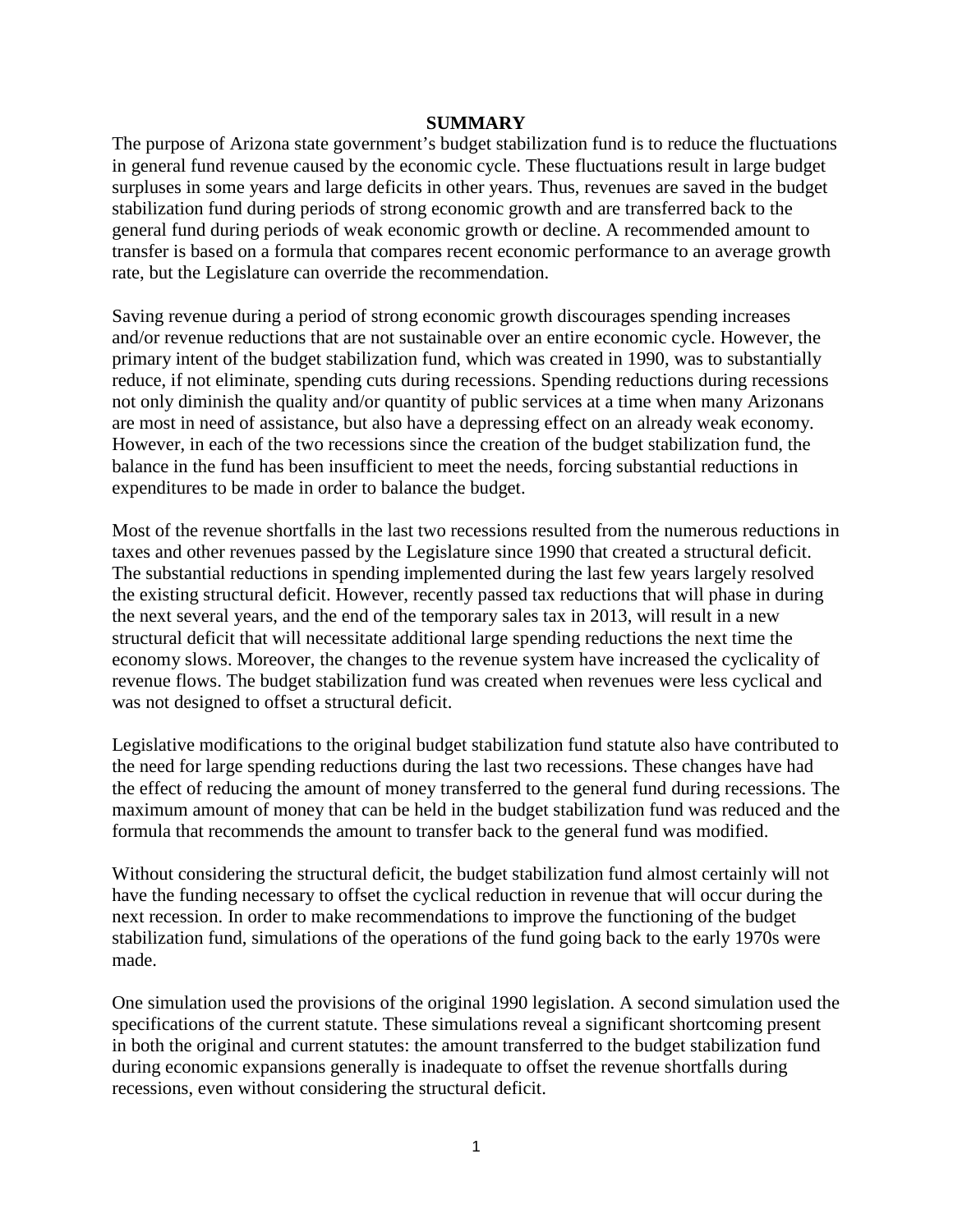In addition, the provisions of the current statute impair the functioning of the budget stabilization fund in two ways that were not present in the original statute. First, transfers to the general fund from the budget stabilization fund are restricted to years of significant economic weakness. Second, the limit on the amount of money that can be saved in the budget stabilization fund is only 7 percent, compared to the original statute's 15 percent limit. This low cap means that the budget stabilization fund will be depleted before the end of the economic downturn in nearly all cycles.

In a third simulation, the formula that recommends the amount of money to be transferred to or from the budget stabilization fund was modified and no cap was applied. This simulation demonstrates that it is possible to transfer an adequate amount to the budget stabilization fund during economic expansions to meet the needs during the subsequent economic downturn in most economic cycles. It also indicates that a 15 percent limit on the fund is reasonable if the intent of the fund is only to smooth out the fluctuations in revenue caused by the economic cycle.

The functioning of the budget stabilization fund could be improved in three ways:

- The formula used to calculate the amount to be transferred to or from the fund should be changed. More money should be transferred to the fund during economic expansions and restrictions limiting transfers to the general fund during periods of economic weakness should be removed.
- The limit on the balance of the fund needs to be raised to the original 15 percent.
- The fund needs to be protected from the legislative use of its funds for purposes other than for which it was designed. In addition, transfers to and from the fund should be made automatically rather than be subject to legislative action. The integrity of the fund could be protected by specifying the operation of the fund in the Arizona Constitution.

More broadly, other changes could be made to the state's fiscal system that would reduce the pressure on the budget stabilization fund and the need to reduce general fund expenditures during economic downturns:

- The general fund's revenue system should be broadened so that it is less dependent on highly cyclical sources of revenue.
- The structural deficit should be addressed by requiring that any legislated revenue reduction be accompanied by a concurrent and commensurate reduction in spending. Similarly, any increase in spending should be accompanied by a concurrent and commensurate increase in revenue.
- Other contingency funds should be created to handle fiscal emergencies other than the reduction in revenue during economic downturns.

If the purpose of the budget stabilization fund were broadened to not only compensate for cyclical losses in revenue but also to offset countercyclical increases in demand for public assistance, the formula used in the third simulation would have to be changed to transfer more money into the budget stabilization fund during economic expansions and the cap on the fund would need to be much higher than 15 percent. Even in this case, spending reductions would be necessary during an economic downturn if a structural deficit exists.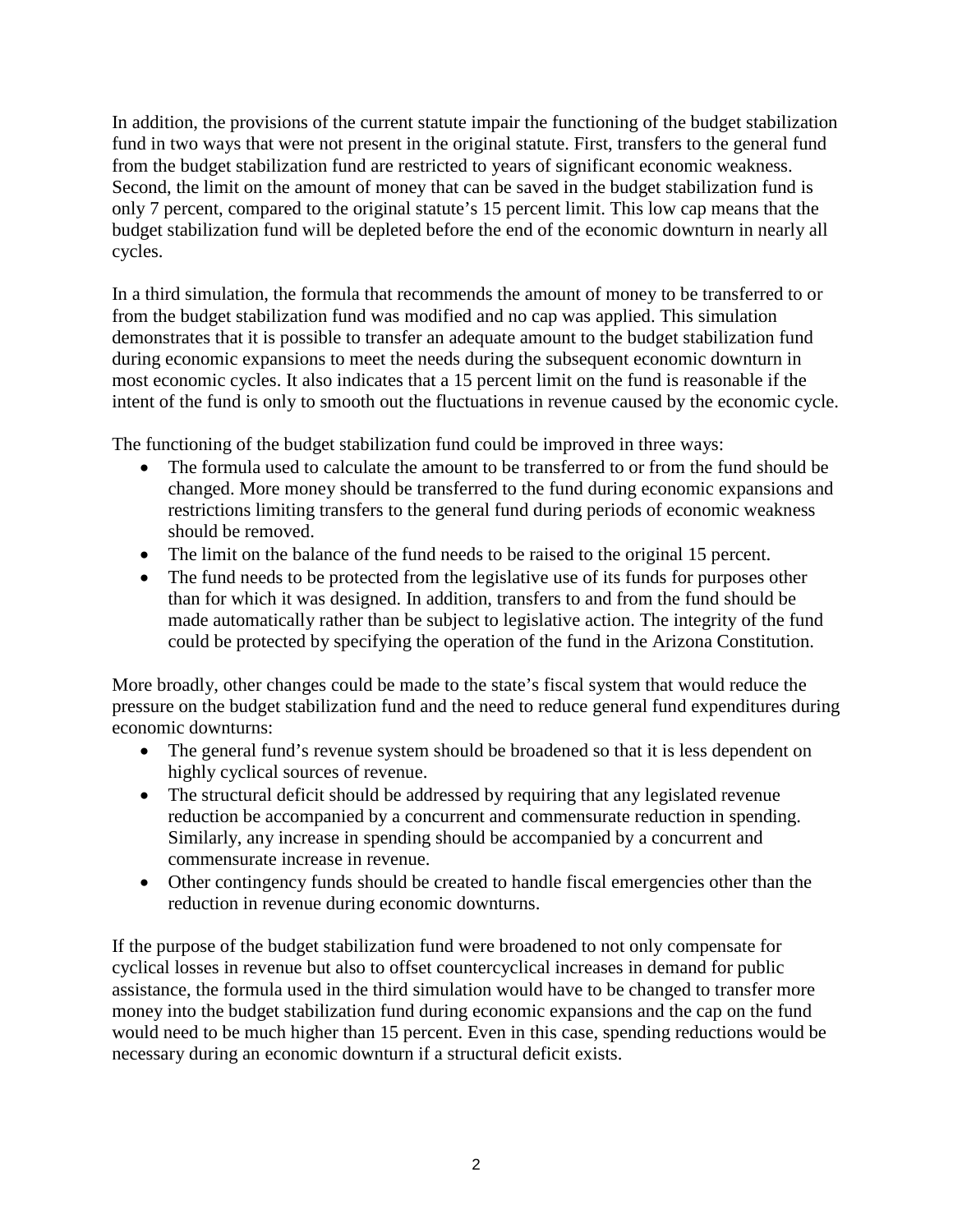#### **INTRODUCTION**

The financing of Arizona's state government is accomplished through the use of numerous funds. Most of these funds are relatively small, have dedicated funding sources, and are used for specific purposes. An example is the State Aviation Fund, which is used for the construction and improvement of airports in Arizona. It is funded by the aviation fuel tax.

Those functions of state government that are not financed through such specific funds are included in the general fund. Revenues —mostly from the sales tax and the income tax — are deposited in the state government general fund. These revenues are appropriated by the Arizona Legislature for a variety of purposes, most notably education, corrections, and public health and welfare programs. The Legislature has more discretion over the general fund than other funds.

General fund revenues are highly cyclical, rising more during years of strong economic growth and increasing less or falling during years of weak economic growth or economic decline. This high revenue cyclicality results in part from Arizona's disproportionately cyclical economy and in part from the structure of the revenue system that supports the general fund. As a result of this revenue cyclicality, the general fund frequently has a large annual surplus or deficit. Since state government cannot run a deficit, either spending must be reduced or revenues enhanced during years of weak economic performance.

The cyclicality of the Arizona economy is displayed in Chart 1, with inflation-adjusted ("real") economic growth measured by personal income less transfer payments. (Personal income includes the income received by persons from all sources. Transfer payments consist of income payments to persons for which no current services are performed, such as retirement income.) Inflation-adjusted state government general fund revenue growth also is shown in Chart 1, as measured by "ongoing" revenue, which excludes one-time adjustments. Real revenue flows are more volatile than economic growth — for example, note the stronger revenue growth in the mid-2000s and the larger decreases that followed.

The relationship between revenue growth and economic growth shown in Chart 1 is affected by the large number and magnitude of tax law changes made over the decades. For example, despite the economic recession, revenue soared in fiscal year (FY) 1975 due to a tax increase. Revenue rose less than economic growth in each year from FYs 1996 through 2000 due to permanent reductions in various taxes. Similarly, though the large declines in revenue in 2002 and 2008 through 2010 largely resulted from economic conditions, tax cuts in immediately preceding years also contributed.

Arizona's Budget Stabilization Fund (BSF or "the fund"), which was created in 1990, is fundamentally different from other funds. Instead of funding one or more state government functions on an ongoing basis, the BSF is in essence a contingency fund or a savings account, intended to smooth out the fluctuations in the revenue stream over an economic cycle. In years in which economic growth exceeds the long-term average, general fund revenues typically exceed appropriations. The "excess" revenue is saved by transferring it into the BSF. In years in which economic growth is less than the long-term average, monies are transferred from the BSF to the general fund to supplement the reduced amount of actual revenues.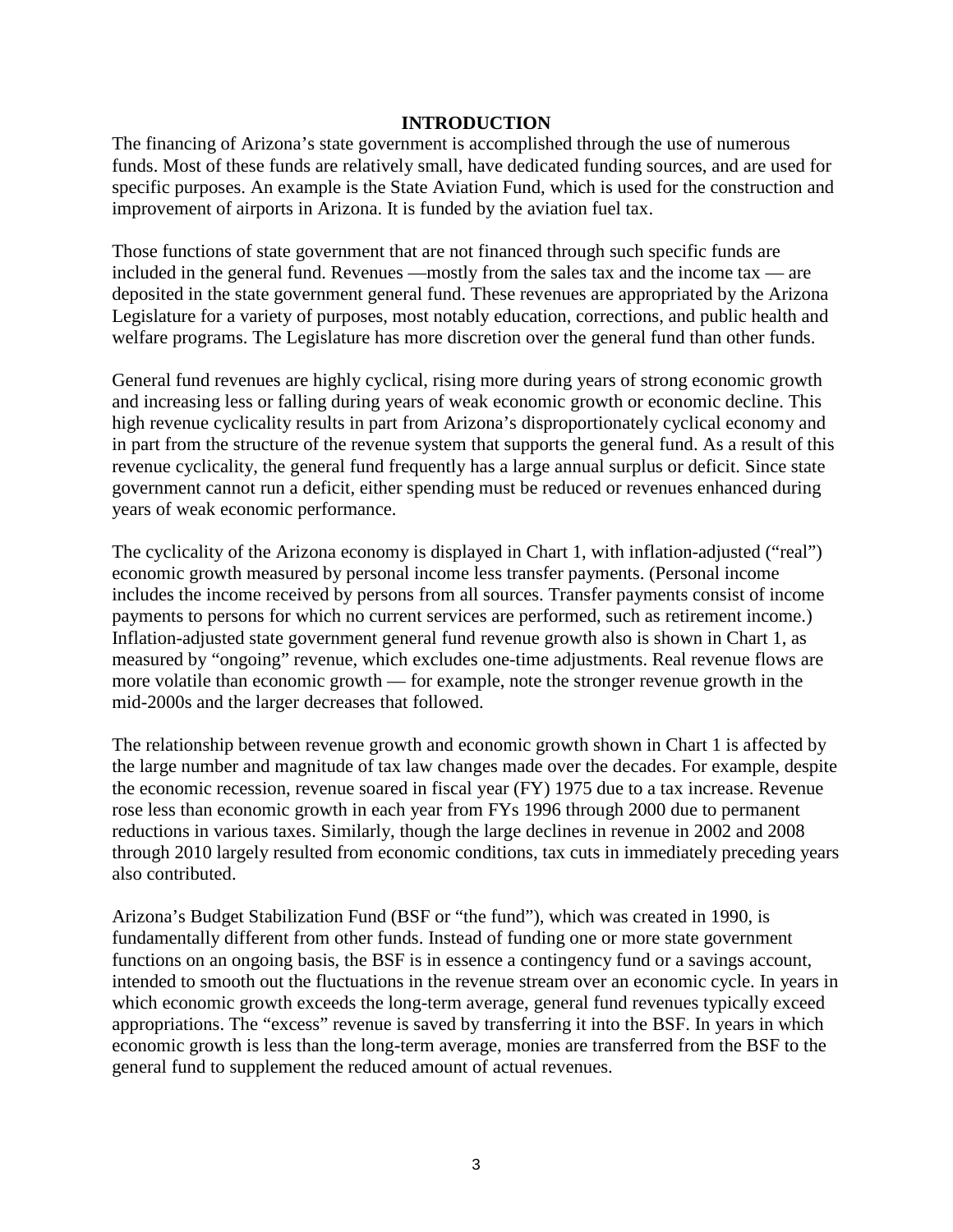**Annual Inflation-Adjusted Percent Change** -25% -20% -15% -10% -5% 0% 5% 10% 15% 20% 25% 1972 1975 1978 1981 1984 1987 1990 1993 1996 1999 2002 2005 2008 2011 Fiscal Year □ Ongoing Revenue ■ Personal Income Less Transfer Payments

**CHART 1 STATE GENERAL FUND REVENUE AND ECONOMIC GROWTH IN ARIZONA**

Source: Arizona Joint Legislative Budget Committee (ongoing revenue) and the U.S. Department of Commerce, Bureau of Economic Analysis (personal income less transfer payments and the GDP implicit price deflator).

Nearly all states have some form of a budget stabilization fund (also known as a "rainy-day" fund). Since all but one state must maintain an annual balanced budget, the ability to tap into a savings account when revenues decline minimizes the extent of the spending cuts or revenue increases that must be implemented to balance the budget. Reducing public spending or increasing taxes during periods of economic weakness deepen and lengthen an economic recession. Further, as individuals and families experience job losses and other reductions in income during a recession, demand for public assistance rises. Thus, a reduction in spending during a recession is particularly harmful to those who are most need of public assistance.

**THE SPECIFICATION OF THE BUDGET STABILIZATION FUND IN STATUTE** The BSF is authorized in section 35-144 of the Arizona Revised Statutes. The State Treasurer administers the fund. Interest earnings from invested BSF monies are credited to the fund.

An important provision of the statute is that "the monies in the fund are separate monies to be used only for the purposes of the fund." The primary purpose of the fund is to receive general fund revenues in years of strong economic growth and to transfer monies back to the general fund in years of weak economic growth or economic decline. In addition, the State Treasurer may temporarily divest monies in the BSF to avoid a negative cash balance in the general fund.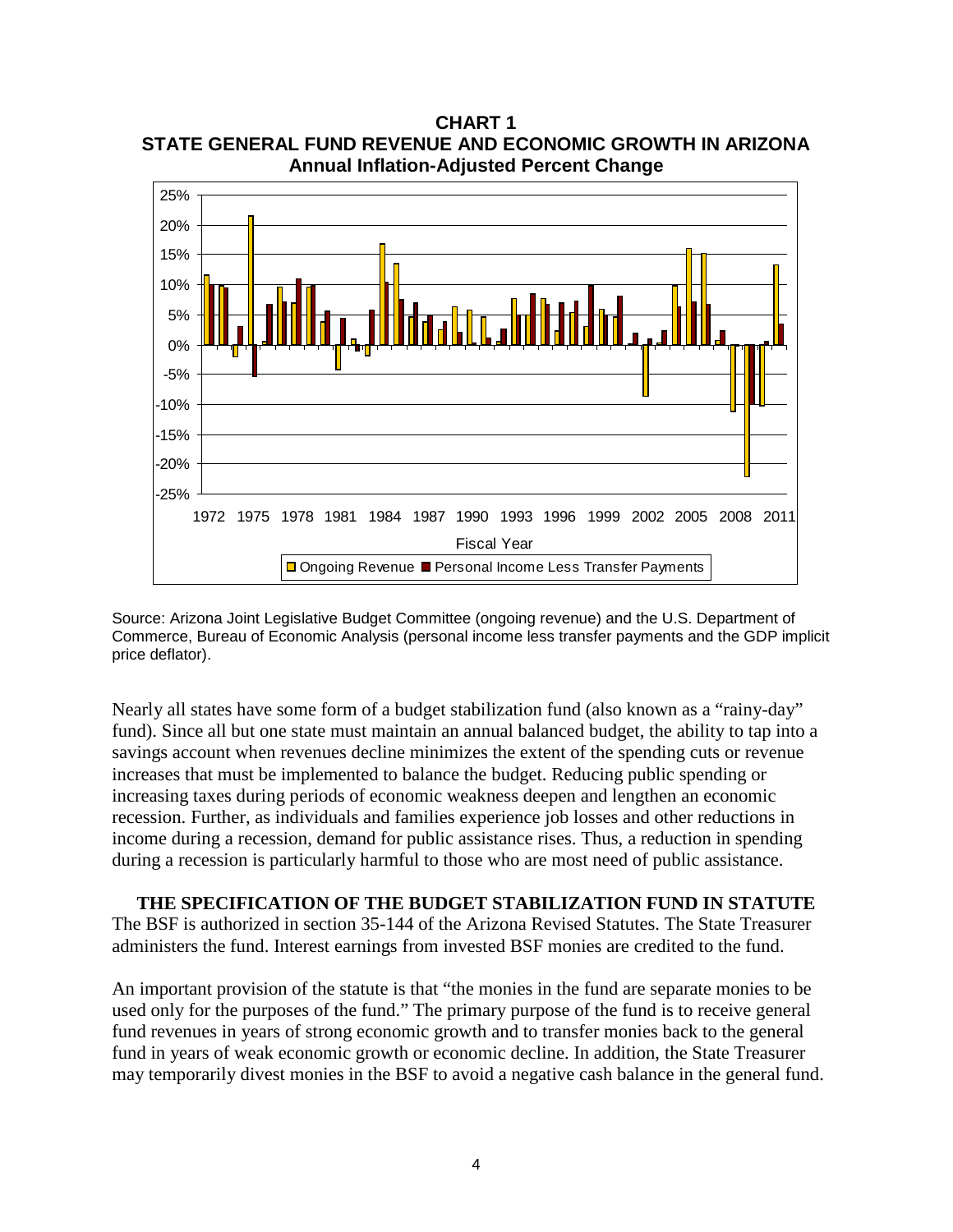Included in the statute is a formula that calculates the recommended annual amount to transfer to or from the BSF. However, deposits to, and withdrawals from, the BSF are not made automatically according to the formula. Instead, the Legislature must authorize the transfers. A two-thirds vote of the Legislature is required to reduce the recommended amount for transfer to the BSF or increase the amount for transfer from the BSF to the general fund.

The formula that calculates the recommended amount of transfers to and from the BSF is based on a comparison of economic growth in the most recent calendar year to the seven-year average. Economic growth is defined as the percent change in personal income minus its transfer payments component, adjusted for inflation. The source of these data is the U.S. Department of Commerce's Bureau of Economic Analysis (BEA). Estimates of personal income, transfer payments, and the gross domestic product implicit price deflator for the preceding calendar year are released by the BEA in the spring.

The statute specifies that these annual data be used by the Economic Estimates Commission to calculate the annual percent change in inflation-adjusted personal income minus transfer payments in the latest year. The seven-year average also is calculated. If the annual percent change is greater than the average of the most recent seven years, then a transfer from the general fund to the BSF is recommended. According to the original formula, if the annual percent change in economic growth was less than the seven-year average, a transfer from the BSF to the general fund was recommended. Subsequent legislation limited transfers from the BSF to the general fund to years in which the annual economic growth rate was less than the seven-year average *and* less than 2 percent.

The difference between annual economic growth and trend growth is multiplied by the amount of general fund revenue in the preceding fiscal year to determine the amount to transfer to or from the BSF. Transfers between the BSF and the general fund are to be made prior to the end of the fiscal year in June.

In the original statute, the balance in the BSF at the end of a fiscal year could not exceed 15 percent of the current year's general fund revenue. An excess was transferred to the general fund. Thus, if a formula-recommended transfer would push the BSF balance beyond 15 percent, the size of the transfer would be scaled back commensurately. The fund also could exceed the cap due to interest earnings, requiring the excess to be transferred to the general fund. In 1995, the limit was reduced to 5 percent. Beginning in 1997, the limit was gradually raised over a threeyear period to 7 percent.

Proposals to change the operation of the BSF continue to be made. For example, in the 2012 legislative session, two pieces of legislation were proposed that would have substantially changed the operation of the BSF. Neither passed. House Bill 2791 proposed eliminating the formula for determining the amount to be deposited in the BSF. Instead, the BSF would have been the fifth priority for use of excess revenues, with the Legislature not receiving any guidance as to the amount to transfer. House Concurrent Resolution 2037 proposed eliminating the formula for transferring monies from the BSF to the general fund. It effectively would have restricted the use of the money saved in the BSF, not allowing a transfer to be made until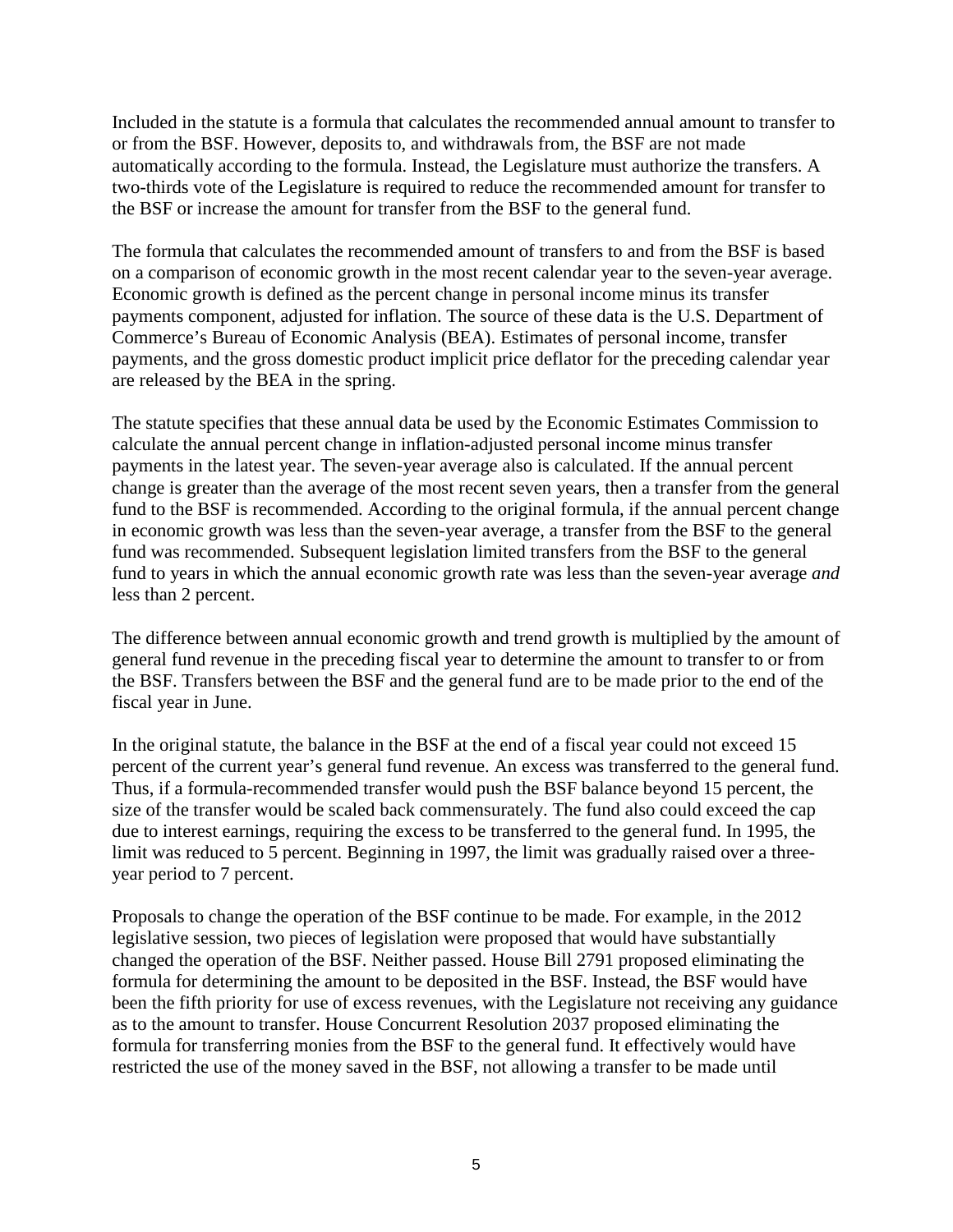spending reductions had been made. It also authorized the use of the BSF for catastrophic natural disasters.

**ACTUAL TRANSFERS TO AND FROM THE BUDGET STABILIZATION FUND** This section is based on an annual summary of the BSF produced by the Arizona Joint Legislative Budget Committee (JLBC). The state was in the midst of a long economic downturn when the BSF was created in 1990. Though the formula called for transfers from the BSF to the general fund through fiscal year 1993, these transfers did not occur since no money was deposited in the fund when the BSF was created.

It was not until FY 1994 that the first deposit was made to the BSF. This deposit was less than recommended by the formula. (In only one year — FY 1995 — has the recommended transfer been authorized by the Legislature.) In FY 1995, the cap was lowered to 5 percent and the fund reached the 5 percent limit (see Chart 2). While the dollar limit of the BSF rose a little between FYs 1995 and 1997 because of the increase in revenues (before adjustment for inflation or population growth) on which the limit is based, the fund's interest earnings kept the balance at the limit. Thus, though the formula called for additional transfers to the BSF in FYs 1996 and 1997 of nearly \$350 million, no transfers were made. Instead of depositing money to the BSF, the Legislature instead implemented permanent tax reductions based on the temporary revenue surpluses.





Source: Arizona Joint Legislative Budget Committee.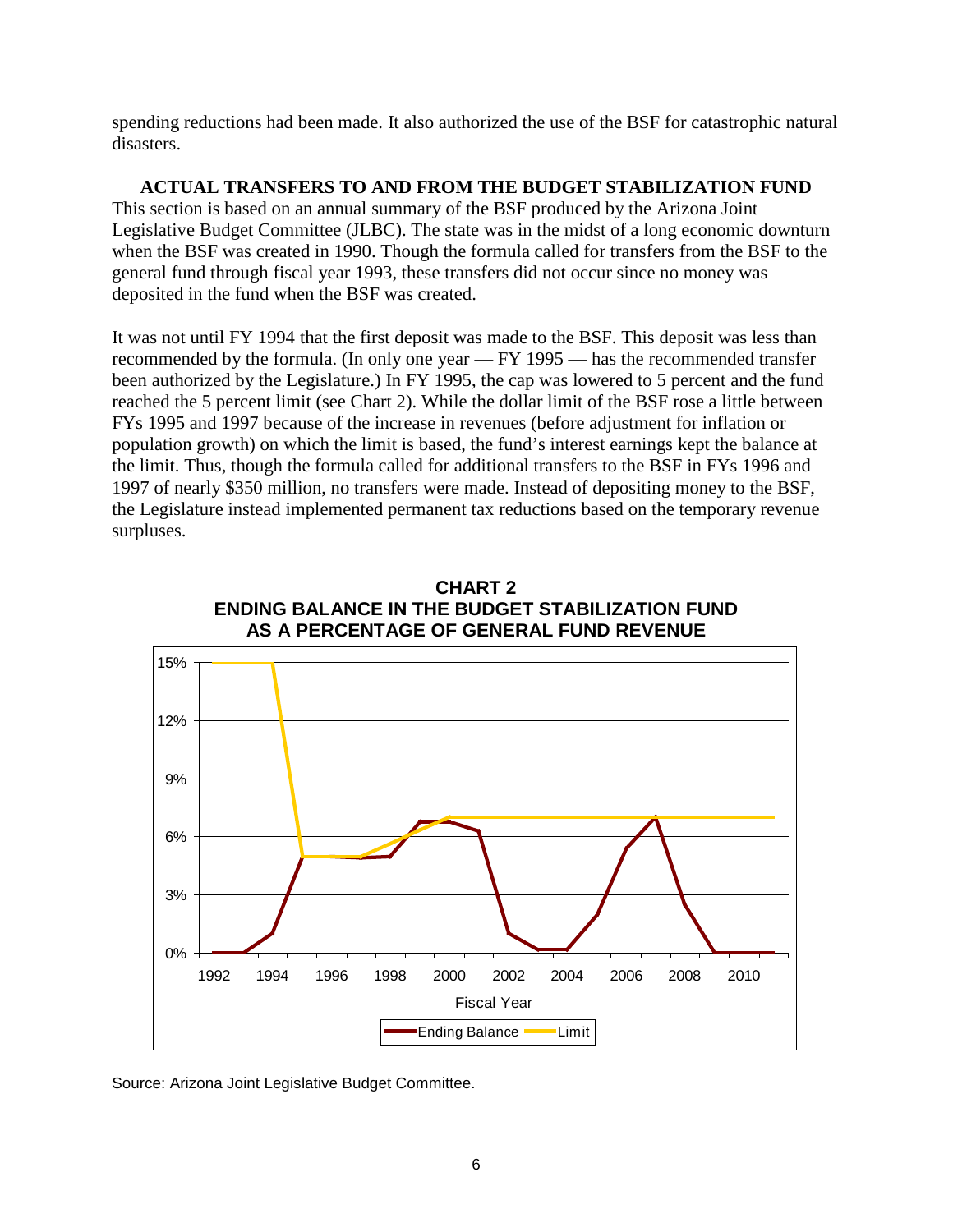The gradual increase in the cap from 5-to-7 percent between FYs 1997 and 2000 allowed a portion of the recommended deposits to the BSF to be made in FYs 1998 and 1999. The BSF balance was approximately 7 percent of the general fund in FYs 1999 and 2000.

With a weakening economy, the formula indicated that transfers between the BSF and the general fund should be minimal in FYs 2000 and 2001. Due to the recession during calendar year 2001 and the weak recovery from the recession during the following couple of years, the formula indicated that withdrawals from the BSF accumulating to more than \$600 million should be made during the next three years (through FY 2004). Instead, the Legislature began withdrawals in FY 2001 and largely drained the BSF in FY 2002. A total of \$455 million was transferred to the general fund over FYs 2001 through 2003. Thus, the 7 percent balance in the BSF was inadequate to fully fund the recommended transfers during this relatively mild recession.

An improving economy caused the formula to indicate that deposits to the BSF be made in FYs 2005 through 2007. The Legislature made more substantial deposits than recommended to the BSF during these economic boom years, putting the BSF balance at its 7 percent limit in FY 2007.

As the economy slipped into recession in FY 2008, the formula suggested that a transfer from the BSF to the general fund be made. Much larger transfers were called for in FYs 2009 and 2010, with an additional transfer indicated in FY 2011. However, the Legislature withdrew substantially more from the BSF in FY 2008 than recommended and depleted the fund in FY 2009. The withdrawals totaled a little more than \$700 million, but the formula called for a total of more than \$1.3 billion be withdrawn through FY 2011. Thus, in both economic downturns since the creation of the BSF, the amount that had been deposited in the BSF was substantially inadequate to provide the transfers called for by the formula.

## **ISSUES RELATED TO THE BUDGET STABILIZATION FUND**

Alberta Charney of the University of Arizona raised several issues in her August 2003 paper "Budget Stabilization Fund: Cap Size and Other Issues," identifying five ways in which the existing statute failed to ensure that adequate funds would be available during an economic downturn:

- The limit of 7 percent is too low to cover the needs of just one year of a typical revenue downturn.
- Downturns typically have lasted more than one fiscal year.
- The change in the formula to allow transfers to the general fund to occur only when real growth in personal income less transfer payments is less than 2 percent can result in no transfer to the general fund even during recessionary years.
- While the original design considered revenue fluctuations, it did not incorporate the countercyclical demands for public funds.
- The Legislature is not prevented from using the BSF for purposes unrelated to fluctuations in revenues.

In addition, Charney discussed the possibility of altering the general fund's revenue mix in order to reduce the cyclicality in revenue. She also noted that permanently reducing revenues during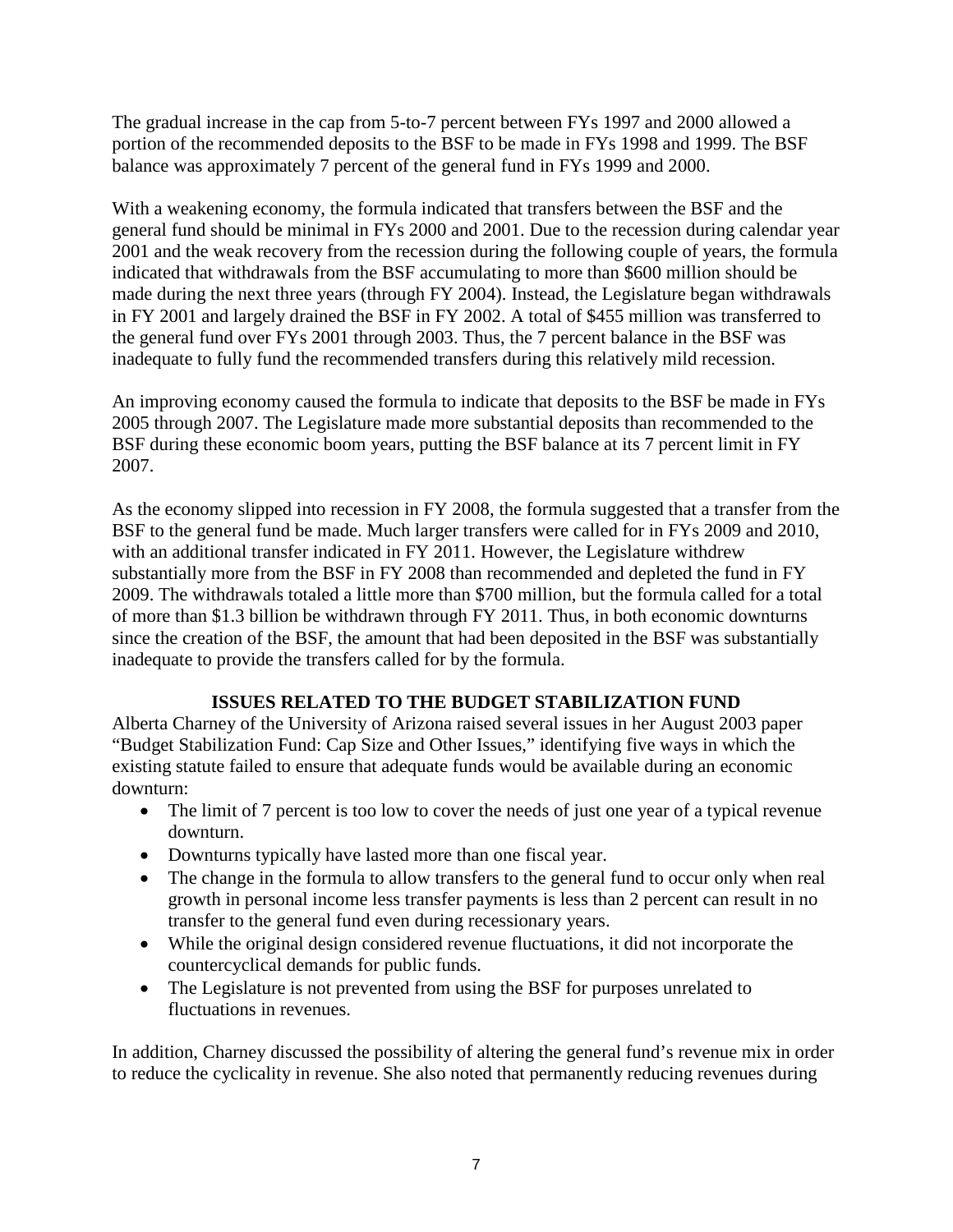years of temporary revenue surpluses results in a greater need to bolster revenue during subsequent economic downturns.

Tom Rex of Arizona State University offered "Further Thoughts on the Budget Stabilization Fund and Other Contingency Funds" in October 2003. An additional problem with the BSF was identified: the formula-recommended payments to the BSF during economic expansions are generally inadequate to attain a BSF balance of 15 percent before the next economic downturn.

These papers were written for the Citizens Finance Review Commission (CFRC). The purpose of the CFRC was to "develop a series of recommendations that will advise the Governor on a course to stimulate Arizona's economy for the long term. In particular, the Commission will develop recommendations that address fiscal and tax policies that are simple, low and fair and support Arizona's growing economy." The 21 members of the CFRC represented numerous groups; none were elected officials. Among the numerous recommendations made by the CFRC in 2004, one covered the BSF: "the state should increase the current limit on the budget stabilization fund to its original 15 percent cap and take measures to make 'raids' on the fund more difficult." The CFRC report is available at [http://azmemory.lib.az.us/cgi](http://azmemory.lib.az.us/cgi-bin/showfile.exe?CISOROOT=/statepubs&CISOPTR=279&filename=280.pdf)[bin/showfile.exe?CISOROOT=/statepubs&CISOPTR=279&filename=280.pdf.](http://azmemory.lib.az.us/cgi-bin/showfile.exe?CISOROOT=/statepubs&CISOPTR=279&filename=280.pdf)

Charney also wrote about the BSF in the November 2009 Arizona Town Hall's background report "Riding the Fiscal Roller Coaster: Government Revenue in Arizona" (see Chapter 17 at [http://www.aztownhall.org/95\)](http://www.aztownhall.org/95). Given the lack of action to reform the BSF despite the CFRC's recommendation, most of her discussion mirrored that of the 2003 paper. However, she noted a couple of practical problems with the existing statute that had not previously been discussed.

First, the application of the formula by the Economic Estimates Commission does not occur until late in a fiscal year, which can create cash-flow problems during a fiscal year with a weak economy. (However, the State Treasurer has the authority to use the BSF to avoid a negative cash balance.) Second, the formula is based on data for the period from 6-to-18 months prior to the end of the fiscal year. Economic conditions can change rapidly, particularly during the transition into and out of a recession. Thus, the formula's recommendations may not reflect current conditions or expected conditions.

These topics can be grouped into five issues. Three directly relate to the functioning of the BSF:

- Formula for calculating transfers
- Size of the cap
- Integrity of the BSF

The other two issues are broader in nature:

- Cyclicality of revenues and the countercyclicality of demand
- Structural deficit resulting from revenue reductions

## **Cyclicality of Revenues and Countercyclicality of Demand**

Part of the cyclicality in general fund revenues results from the high cyclicality of Arizona's economy. Thus, if economic volatility could be reduced, revenues would not fluctuate as much, reducing the need for a sizable BSF.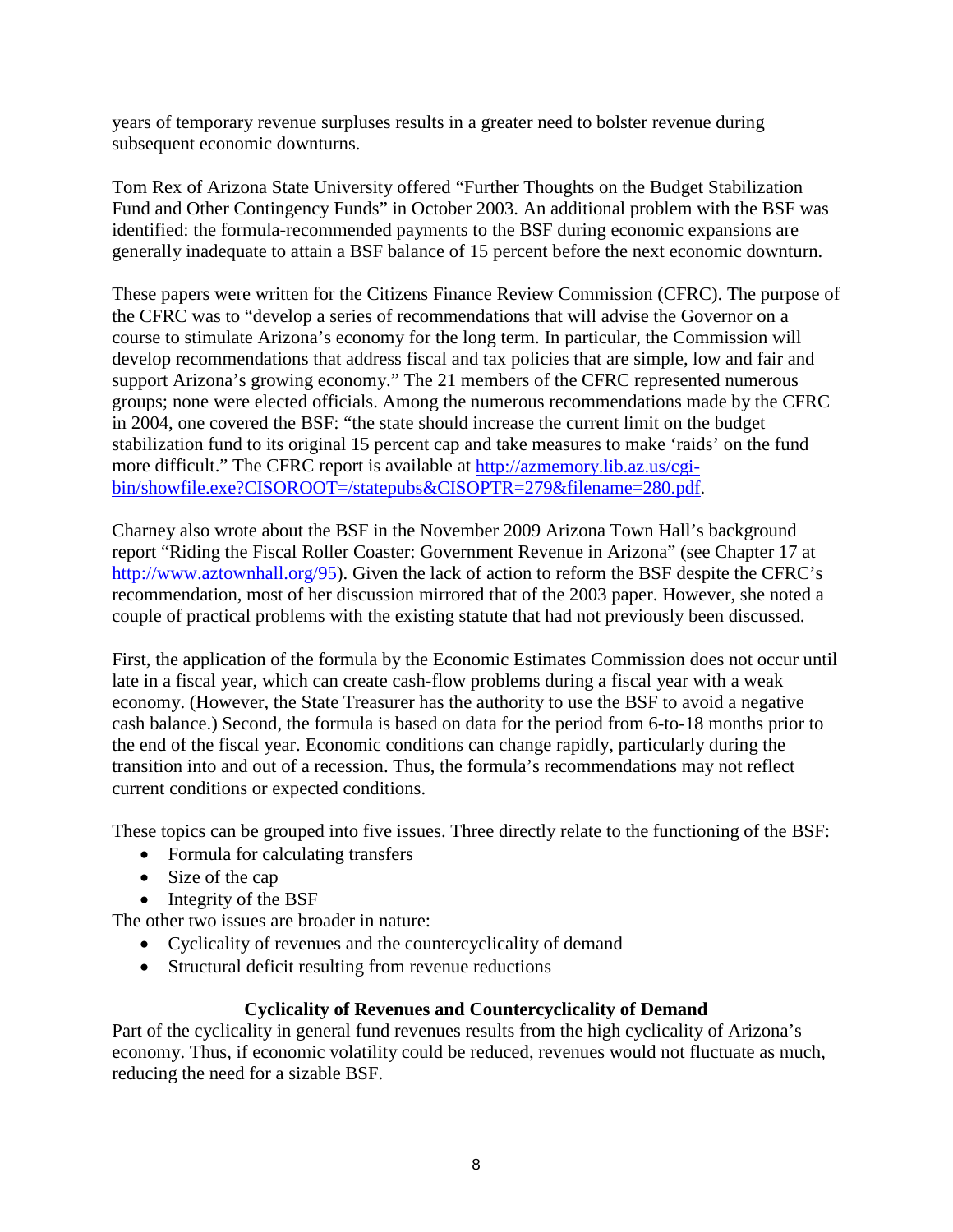Economic volatility is in part related to economic diversity, which is in turn largely a function of economic size. For example, a small town that is highly reliant on one or a few industries, such a copper mining community in Arizona, is subject to severe economic swings. More populous areas, such as metro Phoenix and the state, naturally have more diverse economies. While many advocate for expanding the diversity of the state's economy, the reality is that the economy already is reasonably diverse.

The high economic cyclicality in Arizona and in its major urban areas instead is more related to its rate of growth. Fast-growing areas naturally have larger construction and real estate sectors, activities that inherently are highly cyclical. All of the states with highly cyclical economies are states that are growing rapidly. Thus, short of artificially restraining growth, it is not feasible for public policy to substantially reduce the cyclicality of Arizona's economy.

The other primary reason for the cyclicality in the general fund's revenues is the revenue structure itself. Some types of revenue are much more cyclical than others. Two cyclical revenue sources — the sales tax and the income tax — have accounted for about 90 percent of general fund revenues in recent years.

General fund revenues have become more cyclical over the last 20 years due to the multitude of changes to the revenue structure that have been implemented over this period. Relatively stable sources of revenue have experienced rate reductions, if not outright elimination as a source of general fund revenues. For example, the general fund no longer receives revenue from sources such as the estate tax and the vehicle license tax and receives hardly any revenue from the property tax. The general fund has become more reliant on the sales tax, which is a highly cyclical source of revenue. (Sales tax revenue also does not keep pace with economic growth since most services and online purchases — which are increasing shares of consumer expenditures — are not taxed.)

Thus, it would be possible to reduce the cyclicality of general fund revenues, and the need for a large BSF balance, by broadening the tax base. This could be done in a revenue-neutral way by reducing the tax rates on taxes that currently are highly utilized and adding other sources of revenue for the general fund. The CFRC made a number of recommendations along this line in 2004.

Since the countercyclicality of demand for public programs is a function of the economic cycle, public policy can have little effect in dampening the increase in demand. The magnitude of the increase in demand conceptually could be reduced, but in reality such a lessening of demand will be a difficult and time-consuming process. Charney recommended increasing the amount of money saved in the BSF so that the BSF could accommodate countercyclical rises in demand as well as cyclical declines in revenue.

#### **Structural Deficit**

After adjusting for inflation, population growth, and economic growth, general fund revenues were reduced by about \$3 billion due to legislative choices made during the 1990s and 2000s. Most of the reductions occurred from FYs 1995 through 2001 and in FYs 2007 and 2008. The largest tax reductions were passed during years of revenue surpluses. However, these surpluses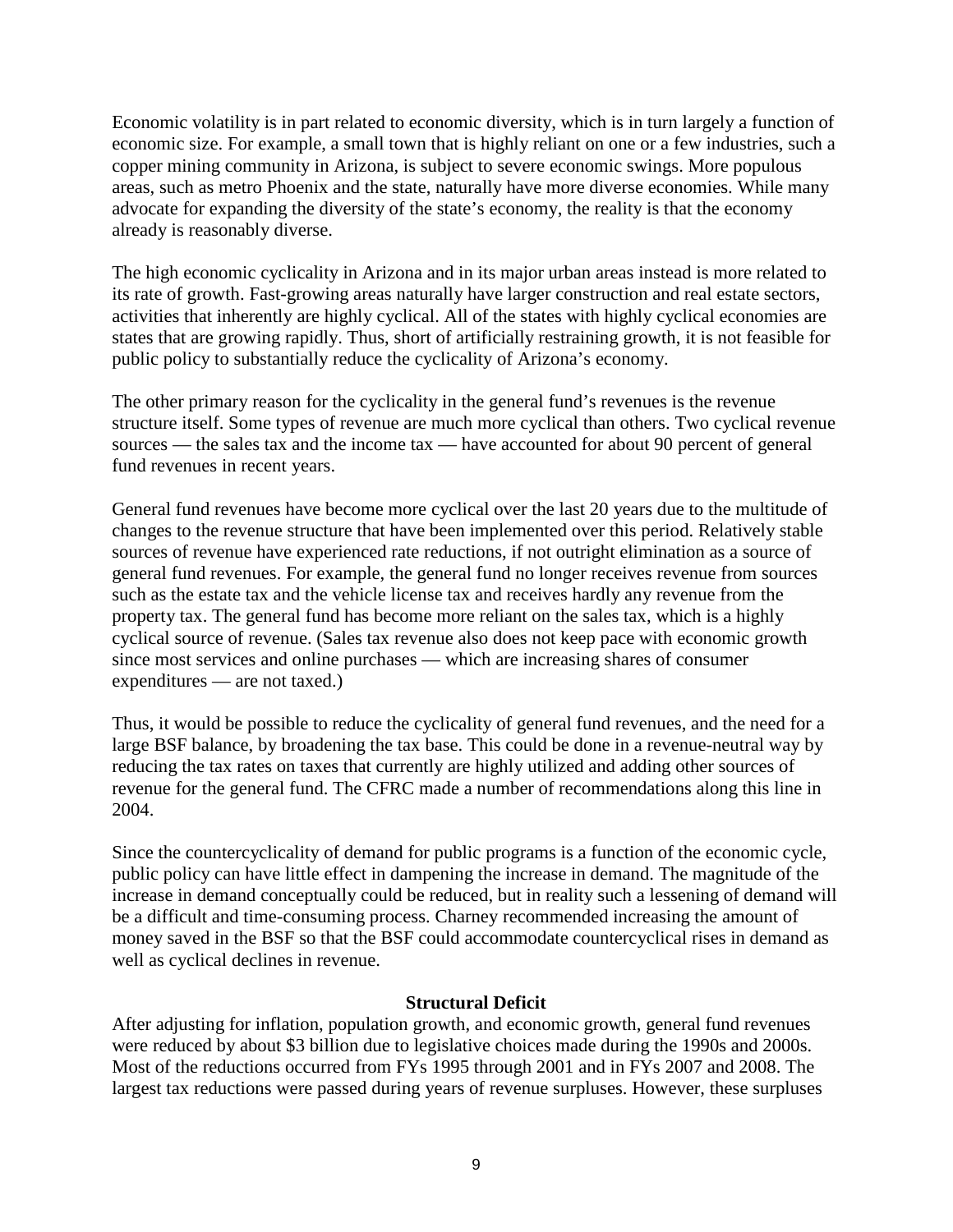were temporary and due to cyclical factors, while the tax reductions were permanent in nature. Though spending was reduced during the years in which revenues were cut, the size of the spending cuts did not match the revenue reductions. Thus, a structural deficit was introduced.

Adding new spending requirements to the general fund without raising revenues also contributed to the structural deficit. A primary example is that a substantial portion of funding for school repairs and construction was shifted to the general fund in FY 1999, without any increase in revenue.

The structural deficit that was created during the 1990s and 2000s greatly contributed to the revenue shortfalls that the state general fund has experienced during the last two economic recessions. Given the small balance in the BSF and the large reduction in revenue due to cyclical factors and the many tax cuts, spending reductions therefore had to be disproportionately large during the two recessions. Spending cuts were particularly deep during the last recession. The scaling back of the size of state government had the effect of deepening and lengthening Arizona's already severe recession.

Assuming that the spending reductions implemented during the recent recession are permanent, the pre-existing structural deficit has largely been eliminated — temporarily. However, the temporary sales tax increase is slated to end in May 2013 and the Legislature has continued to pass revenue reductions — reductions of approximately \$650 million once fully phased in were passed during the 2011 and 2012 legislative sessions. Thus, the structural deficit will again grow during this economic expansion, leading to a need to make more spending cuts during the next recession, thereby making the recession worse. Again, the state will fail to provide services to its citizens when they most need assistance.

The solution is to require that all future revenue reductions be accompanied by a commensurate amount of spending reductions that are implemented concurrently. Similarly, any increases in spending need to be accompanied by a concurrent increase in revenue.

#### **Integrity of the Budget Stabilization Fund**

The integrity of the BSF has been threatened in three ways. First, legislative changes to the BSF statute — reducing its cap and raising the requirement to transfer monies from the BSF to the general fund — have reduced the ability of the BSF to serve its purpose: to smooth revenues over an economic cycle. Second, the Legislature has used BSF monies for purposes — to pay for the alternative fuels program and to renovate the Arizona State Hospital —other than the intent of the BSF. (House Concurrent Resolution 2037 in 2012 proposed the use of the BSF for natural disasters without supplementing its funding.) Third, the Legislature has rarely followed the formula regarding the amount to transfer to or from the fund. Transfers could be made automatic rather than subject to legislative action.

The functioning of the BSF would be more protected if it was specified in the Arizona Constitution instead of in statute. If included in the Constitution, it would be much more difficult for the Legislature to change the cap, alter the formula, use BSF monies for other than the stated purpose, or modify the amounts to be transferred to and from the BSF. Thus, the BSF would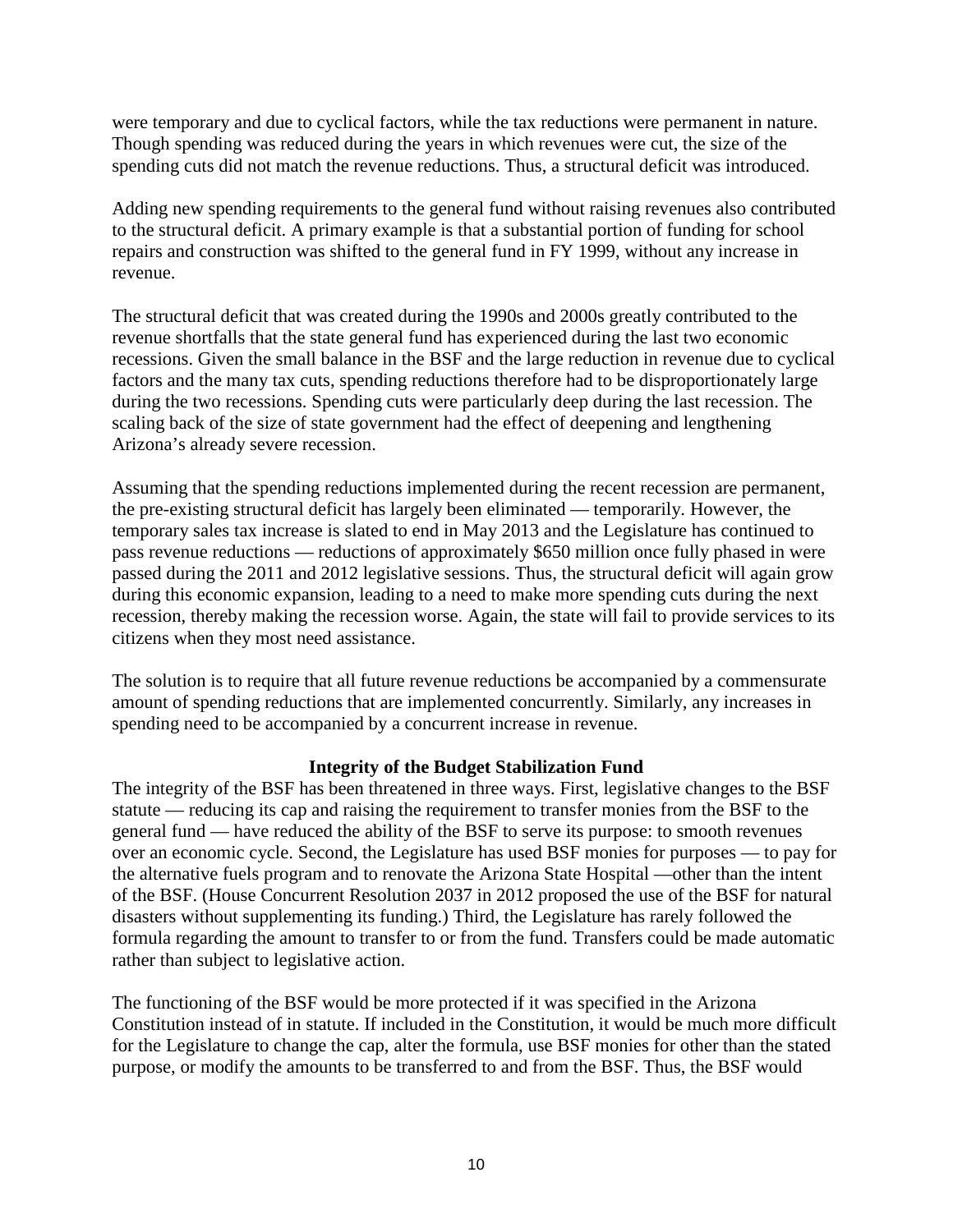largely be insulated from political pressures. In 11 states, the rainy-day fund is included in the state constitution.

In addition, one or more contingency funds could be created to handle fiscal emergencies other than the reduction in revenue due to the economic cycle. In addition to natural disasters, such a contingency fund could be used if a law, such as alternative fuels, had an unexpected fiscal impact or if a court ordered the state to spend more for a certain public program or ordered the state to refund certain revenues (as has occurred in the past).

Charney has recommended both that a separate contingency fund designed to handle financial emergencies other than those caused by an economic downturn be established and that the operation of the BSF be placed in the state's constitution to ensure that the fund operates as intended.

## **Budget Stabilization Fund Formula**

The operation of the BSF that was specified in the original legislation was based on an examination of revenue flows and economic growth during prior economic cycles in Arizona. The 15 percent cap was based on the needs in moderate recessions — the legislation was not designed to provide adequate funding in a more severe recession. Reducing the limit by more than half has been a major, but not sole, reason why the BSF has been depleted in each of the recessions since its creation, long before the state's need for supplementary revenue ended.

In addition to the reduction in the cap to 7 percent, the change to the formula specifying that growth must be less than 2 percent before a transfer to the general fund can be made reduces the amount of funds available for transfer to the general fund. However, concern has also been expressed that even without these legislative changes, the BSF balance generally will not reach 15 percent before an economic recession prompts the transfer of BSF monies to the general fund. Thus, a full review of the operation of the BSF is in order. Since the initial analysis was performed in 1990, an additional 22 years of data are available.

In order to provide guidance on the needed size of the BSF and the calculation of transfers to and from the BSF, simulations of the functioning of the BSF have been made using actual data for general fund revenue and economic growth. Consistent revenue data from the JLBC are available for FYs 1971 through 2011. This 41-year period includes four complete economic cycles, plus a few additional years at both the beginning and end of the time series.

The economic time series must be available at least back to the mid-1960s because of the use of the long-term average growth rate in the BSF formula. Few economic series extend back that far. The existing measure of personal income less transfer payments is considered to be the best time series available for such a long period. While an employment time series extends back this far, employment is a poor candidate for this purpose since it is measured in people rather than dollars and because it is not adjusted for the number of hours worked or the wage earned.

## **Original Legislation**

The first step of the analysis was to simulate the operation of the BSF as defined in the original legislation as if the BSF had been in place back to the early 1970s. Because of the severity of the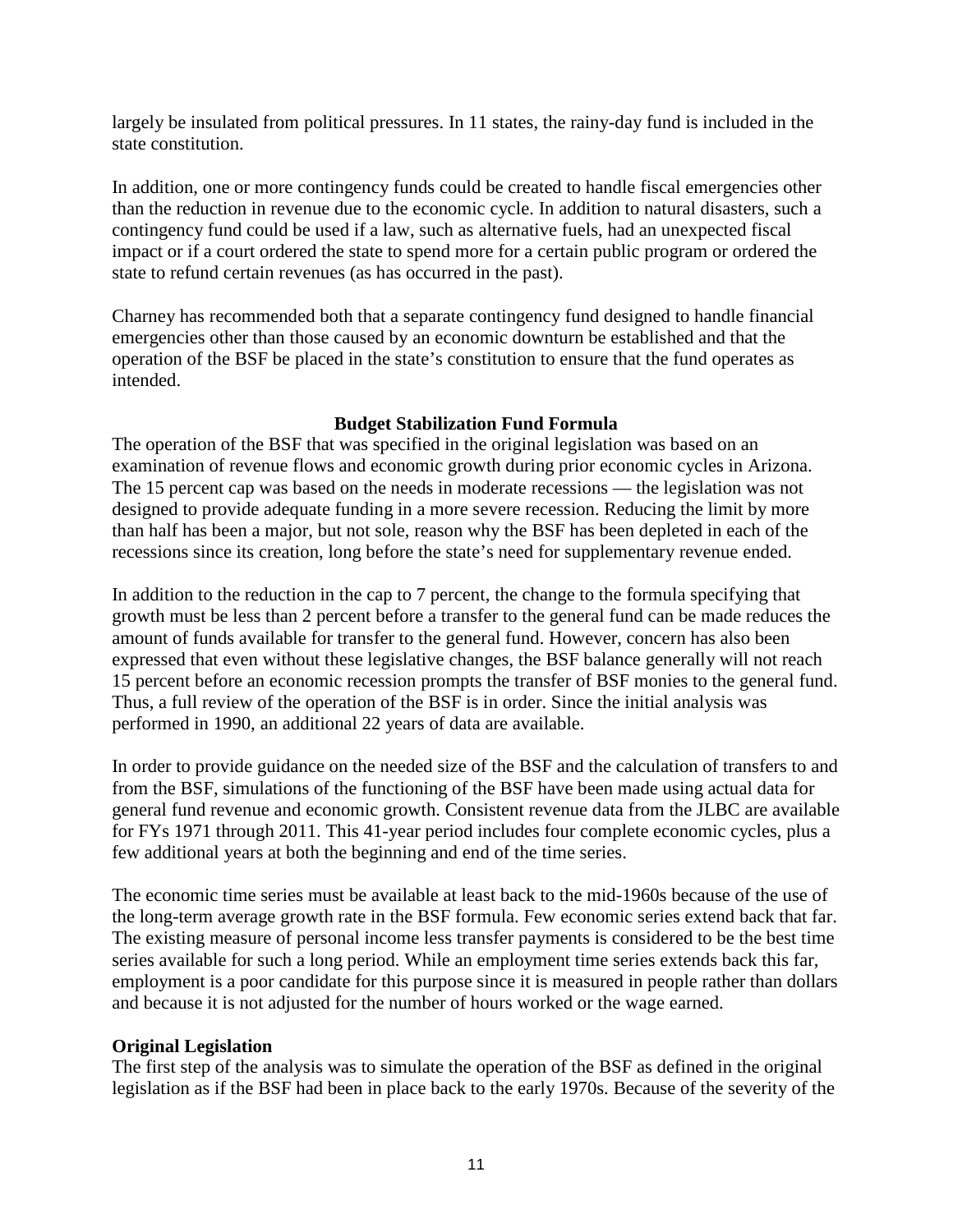mid-1970s recession — the formula calls for a transfer from the BSF to the general fund of more than 15 percent over two years — the BSF would have been depleted in FY 1976, which is used as the starting point of the simulation. (Because it is not possible to know what the BSF balance would have been in FY 1971, it is not possible to state how large the shortfall of BSF monies would have been in the mid-1970s.)

During the economic expansion of the late 1970s, the balance in the BSF would have grown to 12.4 percent. This would have been more than sufficient for the recommended transfers back to the general fund during the early 1980s recession (see Table 1). However, relatively little would have been added to the BSF during the weak 1980s economic expansion, with the balance in the fund rising from 4.6 percent at the beginning of the expansion to a peak of 10.6 percent. This would have been insufficient to handle the needs of the long downturn that lasted from the late 1980s through the early 1990s — hardly any of the recommended transfers to the general fund in FYs 1992 and 1993 could have been made.

The strong and long economic expansion of the 1990s would have replenished the BSF, with the balance reaching 15 percent in FY 1999 (had the cap not been applied, the balance would have reached 16.7 percent). During the early 2000s recession, the balance would have dropped to 2.5 percent (the lowest balance would have been 4.2 percent had the 15 percent cap not been applied).

Despite starting the mid-2000s expansion with a positive balance, the BSF would have reached only a 7.2 percent balance in FY 2007 (the balance would have reached 8.5 percent had the 15 percent cap not been applied in the late 1990s). This balance would have been substantially insufficient to meet the needs of the deep and long recession during the late 2000s. The BSF balance would have dropped to zero in FY 2010 before \$620 million of the recommended transfer could have been made. No money would have been available for the recommended FY 2011 transfer to the general fund.

Thus, the original legislation would have resulted in an inadequate balance in the BSF, regardless of whether a cap was applied, in three of the last five recessions. That is, the original formula did not recommend that enough money be placed in the BSF during years of strong economic growth to meet the needs in an average recession.

## **Existing Legislation**

The second simulation was based on the existing legislation being applied to the entire period since FY 1971. It differs from the first simulation in two ways:

- Economic growth must be less than 2 percent for a transfer to be made from the BSF to the general fund.
- A 7 percent cap is applied instead of a 15 percent cap.

As in the first simulation, the BSF would have been depleted in FY 1976 given the 7 percent cap and the recommendation of an 11.4 percent transfer to the general fund. The balance would have grown to 7 percent in FY 1979 and remained there until the formula recommended a transfer to the general fund in FY 1983. The balance at the beginning of FY 1983 and the interest earned during that year would have been just enough to cover the recommended transfer (see Table 2).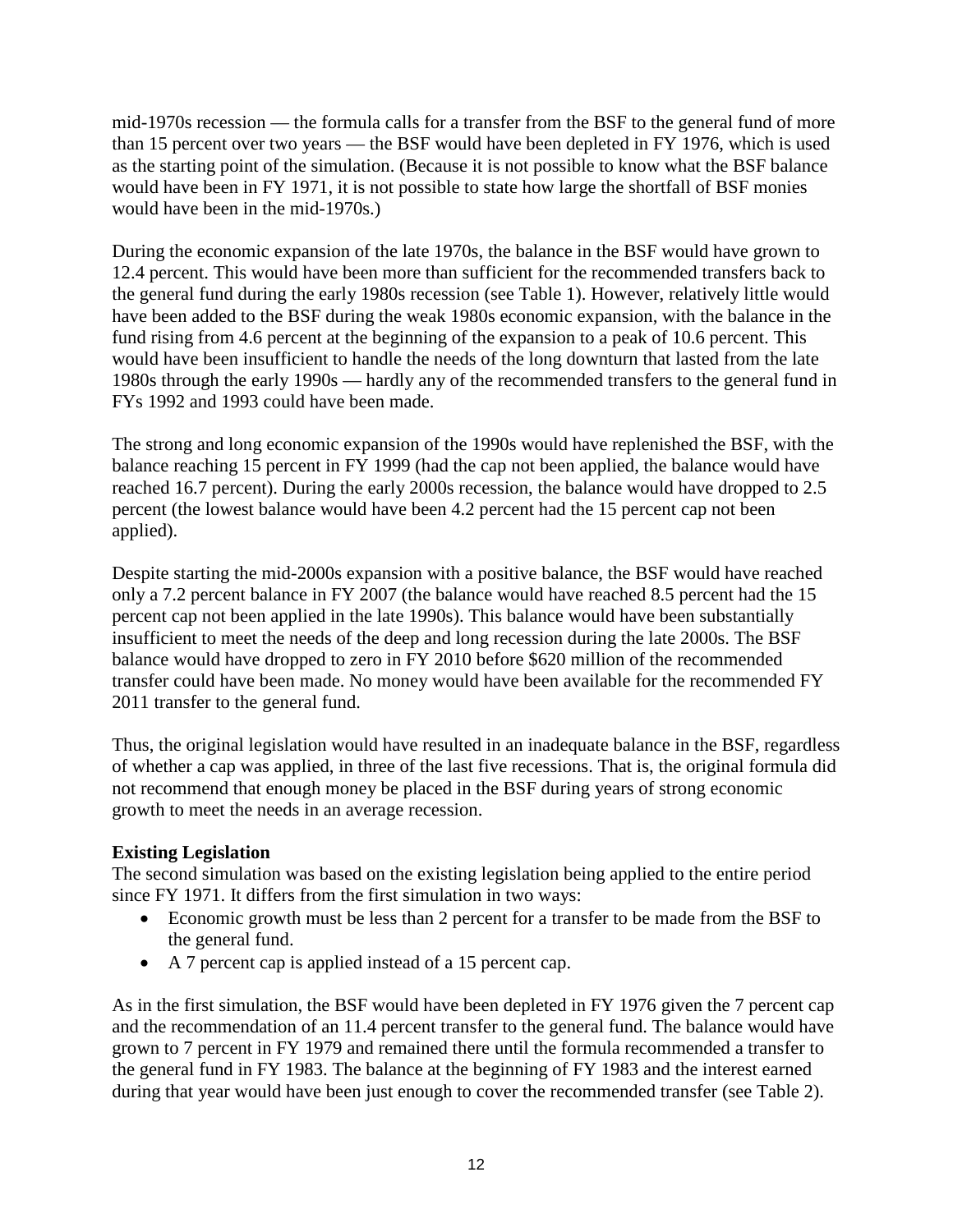## **TABLE 1 SIMULATION OF THE BUDGET STABILIZATION FUND USING THE ORIGINAL LEGISLATION**

|                    |                 | Transfer*      |                 | <b>Ending Balance**</b> |  |  |
|--------------------|-----------------|----------------|-----------------|-------------------------|--|--|
| <b>Fiscal Year</b> | <b>Millions</b> | <b>Percent</b> | <b>Millions</b> | <b>Percent</b>          |  |  |
| 1976               | $$-261.5$       | $-11.4%$       | \$0.0           | 0.0%                    |  |  |
| 1977               | 30.1            | 1.3            | 30.1            | 1.2                     |  |  |
| 1978               | 41.2            | 1.6            | 71.3            | 2.6                     |  |  |
| 1979               | 139.7           | 5.2            | 212.4           | 7.2                     |  |  |
| 1980               | 118.2           | 4.0            | 339.6           | 11.1                    |  |  |
| 1981               | 5.8             | 0.2            | 363.4           | 12.4                    |  |  |
| 1982               | $-33.1$         | $-1.1$         | 356.8           | 12.0                    |  |  |
| 1983               | $-213.9$        | $-7.2$         | 155.5           | 5.3                     |  |  |
| 1984               | $-9.6$          | $-0.3$         | 156.8           | 4.6                     |  |  |
| 1985               | 136.8           | 4.0            | 302.7           | 7.8                     |  |  |
| 1986               | 60.6            | 1.6            | 379.2           | 9.4                     |  |  |
| 1987               | 51.0            | 1.3            | 444.7           | 10.6                    |  |  |
| 1988               | $-29.7$         | $-0.7$         | 431.8           | 10.1                    |  |  |
| 1989               | $-69.5$         | $-1.6$         | 384.0           | 8.4                     |  |  |
| 1990               | $-174.5$        | $-3.8$         | 228.5           | 4.7                     |  |  |
| 1991               | $-230.5$        | $-4.8$         | 5.2             | 0.1                     |  |  |
| 1992               | $-136.1$        | $-2.7$         | 0.0             | 0.0                     |  |  |
| 1993               | $-16.2$         | $-0.3$         | 0.0             | 0.0                     |  |  |
| 1994               | 120.1           | 2.2            | 120.1           | 2.1                     |  |  |
| 1995               | 300.1           | 5.2            | 424.1           | 6.9                     |  |  |
| 1996               | 189.6           | 3.1            | 628.7           | 10.0                    |  |  |
| 1997               | 157.9           | 2.5            | 808.7           | 12.2                    |  |  |
| 1998               | 125.3           | 1.9            | 967.2           | 14.1                    |  |  |
| 1999               | 209.5           | 3.1            | 1,087.2         | 15.0                    |  |  |
| 2000               | $-143.7$        | $-2.0$         | 985.3           | 13.0                    |  |  |
| 2001               | 49.6            | 0.7            | 1,067.8         | 14.1                    |  |  |
| 2002               | $-355.9$        | $-4.7$         | 716.8           | 10.3                    |  |  |
| 2003               | $-331.4$        | $-4.8$         | 382.0           | 5.5                     |  |  |
| 2004               | $-189.4$        | $-2.7$         | 187.6           | 2.5                     |  |  |
| 2005               | 107.8           | 1.4            | 293.6           | 3.3                     |  |  |
| 2006               | 226.8           | 2.6            | 522.5           | 5.1                     |  |  |
| 2007               | 208.1           | 2.0            | 741.8           | 7.2                     |  |  |
| 2008               | $-172.2$        | $-1.7$         | 579.6           | 6.4                     |  |  |
| 2009               | $-347.2$        | $-3.8$         | 225.1           | 3.2                     |  |  |
| 2010               | $-844.6$        | $-11.9$        | 0.0             | 0.0                     |  |  |
| 2011               | $-71.6$         | $-1.1$         | 0.0             | 0.0                     |  |  |

\* The transfer is calculated as the difference in the prior calendar year's growth rate from the seven-year average in personal income less transfer payments, multiplied by the prior fiscal year's ongoing general fund revenue. All figures are adjusted for inflation. A positive figure indicates a transfer from the general fund to the budget stabilization fund; a negative reflects a transfer from the BSF to the general fund.

\*\* The ending balance is calculated as the sum of the prior year's ending balance, plus the transfer, plus interest earned. Interest is based on the fiscal year average federal funds rate, adjusted for inflation. The percentage is based on the revenue received in the current fiscal year.

Source: Calculated from Arizona Joint Legislative Budget Committee (ongoing revenue), the U.S. Department of Commerce, Bureau of Economic Analysis (personal income less transfer payments and the GDP implicit price deflator), and the Federal Reserve Bank (interest rates).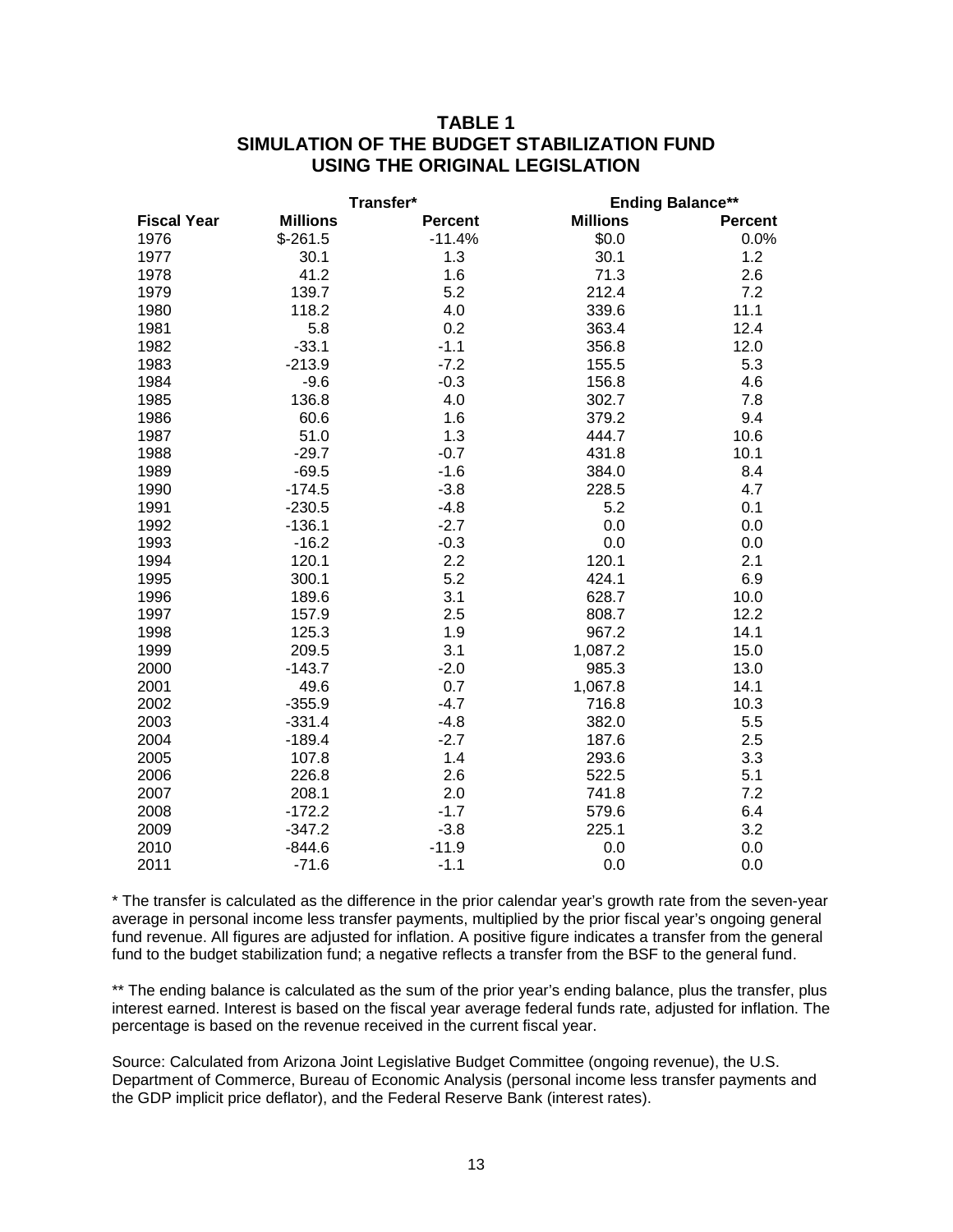## **TABLE 2 SIMULATION OF THE BUDGET STABILIZATION FUND USING THE EXISTING LEGISLATION**

|                    |                 | Transfer*      | <b>Ending Balance**</b> |                |
|--------------------|-----------------|----------------|-------------------------|----------------|
| <b>Fiscal Year</b> | <b>Millions</b> | <b>Percent</b> | <b>Millions</b>         | <b>Percent</b> |
| 1976               | $$-261.5$       | $-11.4%$       | \$0.0                   | 0.0%           |
| 1977               | 30.1            | 1.3            | 30.1                    | 1.2            |
| 1978               | 41.2            | 1.6            | 71.3                    | 2.6            |
| 1979               | 139.7           | 5.2            | 207.0                   | 7.0            |
| 1980               | 118.2           | 4.0            | 214.9                   | 7.0            |
| 1981               | 5.8             | 0.2            | 205.9                   | 7.0            |
| 1982               | 0.0             | 0.0            | 207.9                   | 7.0            |
| 1983               | $-213.9$        | $-7.2$         | 1.3                     | 0.0            |
| 1984               | 0.0             | 0.0            | 1.4                     | 0.0            |
| 1985               | 136.8           | 4.0            | 138.3                   | 3.6            |
| 1986               | 60.6            | 1.6            | 206.2                   | 5.1            |
| 1987               | 51.0            | 1.3            | 265.1                   | 6.3            |
| 1988               | 0.0             | 0.0            | 275.1                   | 6.4            |
| 1989               | 0.0             | 0.0            | 289.0                   | 6.3            |
| 1990               | 0.0             | 0.0            | 303.0                   | 6.3            |
| 1991               | $-230.5$        | $-4.8$         | 82.3                    | 1.6            |
| 1992               | $-136.1$        | $-2.7$         | 0.0                     | 0.0            |
| 1993               | 0.0             | 0.0            | 0.0                     | 0.0            |
| 1994               | 120.1           | 2.2            | 120.1                   | 2.1            |
| 1995               | 300.1           | 5.2            | 424.1                   | 6.9            |
| 1996               | 189.6           | 3.1            | 441.9                   | 7.0            |
| 1997               | 157.9           | 2.5            | 465.2                   | 7.0            |
| 1998               | 125.3           | 1.9            | 479.3                   | 7.0            |
| 1999               | 209.5           | 3.1            | 507.4                   | 7.0            |
| 2000               | 0.0             | 0.0            | 526.9                   | 7.0            |
| 2001               | 49.6            | 0.7            | 531.2                   | 7.0            |
| 2002               | $-355.9$        | $-4.7$         | 177.7                   | 2.6            |
| 2003               | $-331.4$        | $-4.8$         | 0.0                     | 0.0            |
| 2004               | 0.0             | 0.0            | 0.0                     | 0.0            |
| 2005               | 107.8           | 1.4            | 107.8                   | 1.2            |
| 2006               | 226.8           | 2.6            | 335.3                   | 3.3            |
| 2007               | 208.1           | 2.0            | 550.6                   | 5.4            |
| 2008               | 0.0             | 0.0            | 558.0                   | 6.1            |
| 2009               | $-347.2$        | $-3.8$         | 203.7                   | 2.9            |
| 2010               | $-844.6$        | $-11.9$        | 0.0                     | 0.0            |
| 2011               | $-71.6$         | $-1.1$         | 0.0                     | 0.0            |

\* The transfer is calculated as the difference in the prior calendar year's growth rate from the seven-year average in personal income less transfer payments, multiplied by the prior fiscal year's ongoing general fund revenue. All figures are adjusted for inflation. A positive figure indicates a transfer from the general fund to the budget stabilization fund; a negative reflects a transfer from the BSF to the general fund.

\*\* The ending balance is calculated as the sum of the prior year's ending balance, plus the transfer, plus interest earned. Interest is based on the fiscal year average federal funds rate, adjusted for inflation. The percentage is based on the revenue received in the current fiscal year.

Source: Calculated from Arizona Joint Legislative Budget Committee (ongoing revenue), the U.S. Department of Commerce, Bureau of Economic Analysis (personal income less transfer payments and the GDP implicit price deflator), and the Federal Reserve Bank (interest rates).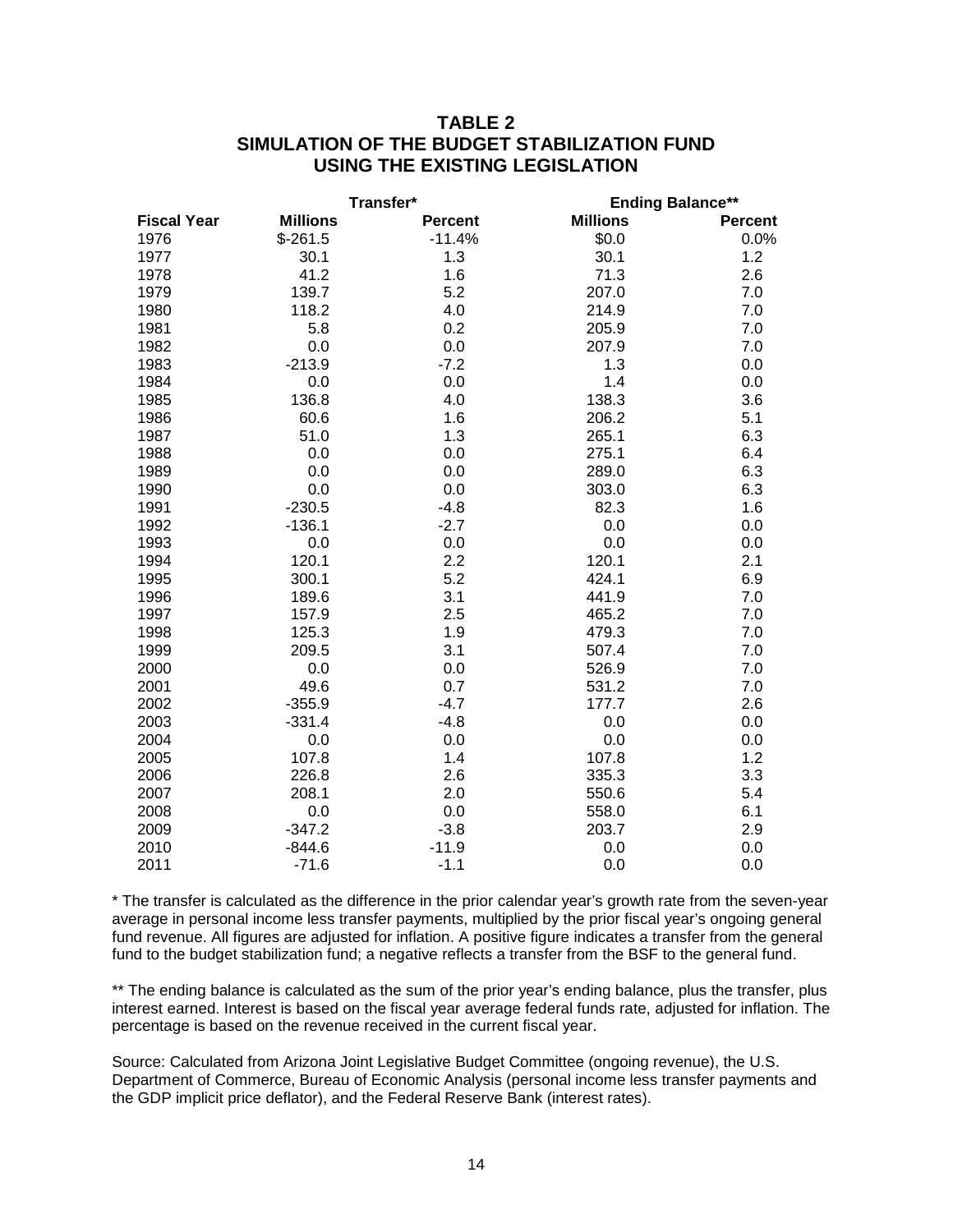During the relatively weak expansion of the 1980s, the BSF balance would not have reached 7 percent. Though the recommended transfers from the BSF to the general fund during the late 1980s-early 1990s are considerably lower in the second than in the first simulation, the BSF still would have been depleted in FY 1992 before all of the recommended transfer was made.

During the 1990s expansion, the BSF balance would have reached 7 percent in FY 1996 and stayed at that level through FY 2001. This balance would have been inadequate to handle the recommended transfers to the general fund in FYs 2002 and 2003.

As in the 1980s, the balance in the BSF would not have reached 7 percent during the mid-2000s expansion. More than \$700 million in recommended transfers to the general fund during FYs 2010 and 2011 could not have been made.

The requirement that economic growth be less than 2 percent for a transfer to be made from the BSF to the general fund would have reduced transfers in each of the last five recessions. In two of those recessions, the amount blocked from being transferred would have amounted to more than 5 percent of the general fund budget. For example, in FY 2008, since the economic growth rate slightly exceeded 2 percent the formula called for no transfer to be made despite the deteriorating economy (the recession began in the middle of the fiscal year). In reality, the Legislature overrode the recommendation and transferred close to \$500 million from the BSF to the general fund.

Even if the requirement that growth be less than 2 percent to make a transfer to the general fund had not been in place, the current 7 percent cap would have caused the BSF to be depleted in each of the last five recessions.

The recommended and available transfers from the BSF to the general fund during each of the last five economic recessions are summarized in Table 3. The transfers under the existing legislation are compared to those based on the original legislation. In each downturn, the recommended transfers are lower based on the existing legislation. Similarly, the amount available to transfer is less in each case using the existing legislation. The difference between the amount recommended under the original legislation and the amount available under the existing legislation are sizable in each of the last three recessions: \$344 million (8.0 percent of general fund revenue) during the late 1980s-early 1990s downturn, \$343 million (5.0 percent) during the early 2000s downturn, and \$884 million (9.7 percent) in the recent recession.

#### **Possible Modifications to Formula**

The analysis so far illustrates that the modifications to the original legislation had the effect of reducing the amount of money available in the BSF for transfer to the general fund during recessions. Even under the original legislation, not enough money would be deposited in the BSF to handle the needs during the majority of the recessions.

In order to boost deposits to the BSF, the original formula could be modified in various ways:

- Long-term average growth could be calculated over a period other than seven years.
- The nature of the formula the difference between the most recent year's economic growth and long-term average growth multiplied by revenue — could be modified.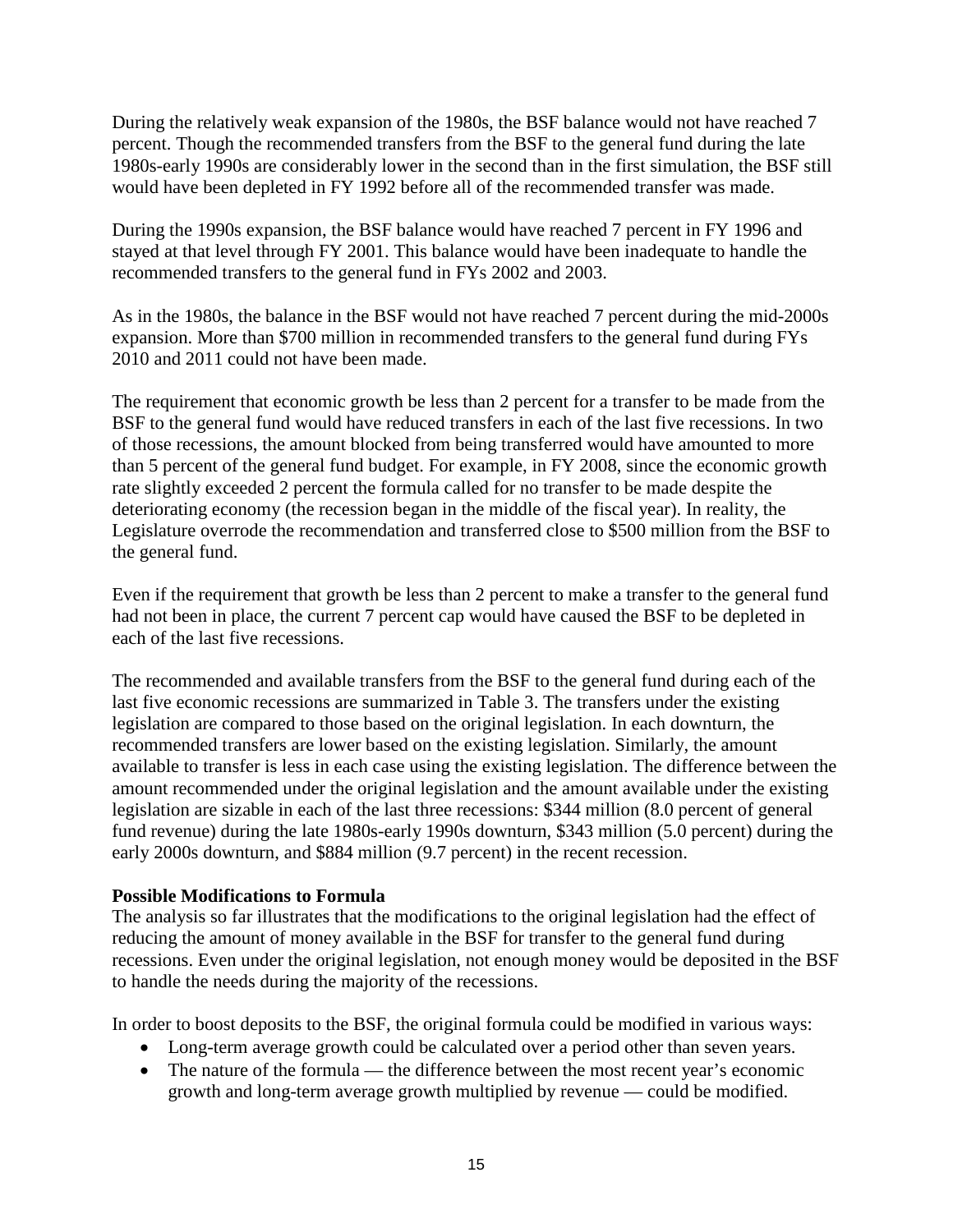### **TABLE 3 SIMULATED CUMULATIVE TRANSFER FROM THE BUDGET STABILIZATION FUND TO THE GENERAL FUND DURING RECESSIONS USING THE ORIGINAL AND EXISTING LEGISLATION**

| <b>ORIGINAL LEGISLATION</b> |             |       |           | <b>EXISTING LEGISLATION</b> |                         |             |       |           |     |
|-----------------------------|-------------|-------|-----------|-----------------------------|-------------------------|-------------|-------|-----------|-----|
| <b>Fiscal</b><br>Years*     | Recommended |       | Available |                             | <b>Fiscal</b><br>Years* | Recommended |       | Available |     |
| 1975-76                     | \$364       | 15.9% | Sna       | na%                         | 1976                    | \$261       | 11.4% | \$na      | na% |
| 1982-84                     | 257         | 8.7   | 414       | 13.9                        | 1983                    | 214         | 7.2   | 208       | 7.0 |
| 1988-93                     | 656         | 15.3  | 509       | 11.8                        | 1991-92                 | 367         | 8.5   | 312       | 7.3 |
| 2002-04                     | 877         | 12.7  | 1.065     | 15.4                        | 2002-03                 | 687         | 9.9   | 534       | 7.7 |
| 2008-11                     | 1,435       | 15.7  | 744       | 8.2                         | 2009-11                 | .263        | 13.9  | 551       | 6.0 |

Notes: Dollars are in millions. For consistency, all of the percentages are calculated relative to general fund revenue in the first year in which a transfer is recommended according to the original legislation.

\* Fiscal years in which the formula recommends a transfer to the general fund

Source: Calculated from Arizona Joint Legislative Budget Committee (ongoing revenue), the U.S. Department of Commerce, Bureau of Economic Analysis (personal income less transfer payments and the GDP implicit price deflator), and the Federal Reserve Bank (interest rates).

• A different economic indicator could be used. For example, Charney suggested that a per capita measure be used.

Since most of the recent economic cycles have lasted more than seven years, averaging economic growth over seven years is too short a time span. Conceptually, it would be better if the long-term average was calculated based on complete economic cycles rather than an arbitrary number of years. Since even average economic growth varies from one cycle to another, average economic growth should be calculated over more than one economic cycle. However, economic cycles in Arizona are not officially dated, each economic cycle has a different length, and the length of the recessionary phase varies as a percentage of the total cycle length. Thus, it is impractical to put into law that the average growth rate is to be calculated on the basis of economic cycles.

Instead, the length of two consecutive economic cycles can be used as a guide to determining the number of years to use for the long-term average. The last two economic cycles lasted a total of 20 years, but historically cycles were shorter in length, with two consecutive cycles sometimes lasting less than 10 years. As a compromise, a 15-year average was tested.

Annual economic growth is compared to the seven- and 15-year averages in Chart 3. The sevenyear average goes up and down considerably over the period of a few years and also demonstrates a downward trend. In particular, the severity and length of the last recession caused the seven-year average to drop considerably. Such a widely varying average distorts the calculation of the amounts to transfer into and out of the BSF. The difference between annual economic growth and the seven-year average was less during the recessionary years than if the seven-year average that was present during the expansionary phase of the cycle had been used.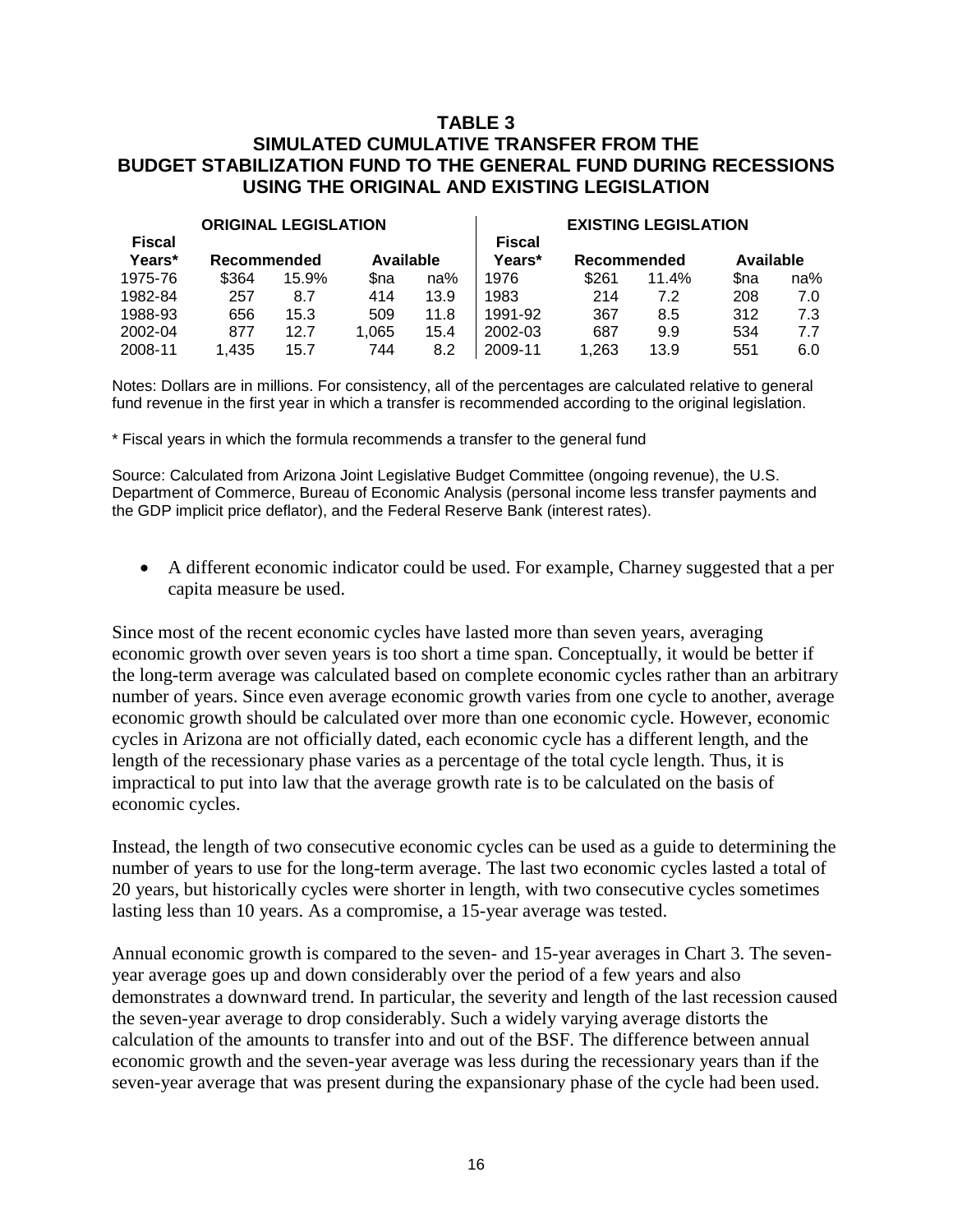

**CHART 3 PERCENT CHANGE IN INFLATION-ADJUSTED PERSONAL INCOME**

Source: Calculated from U.S. Department of Commerce, Bureau of Economic Analysis data.

The formula therefore minimized the severity of the recession and understated the amount to transfer from the BSF to the general fund.

While the 15-year average reduces the cyclicality of the long-term average, it does not eliminate it. Thus, somewhat lengthening the period over which the average is calculated will not eliminate the problem. Instead, the use of any rolling average will distort the calculations of the amounts to transfer. Since average economic growth also displays a downward trend, calculating an average over a much longer period is also not appropriate. Over a long time span, the downward trend in percentage economic growth simply reflects the mathematical relationship that as a base becomes larger, the same amount of change results in a declining percentage rate. In the case of aggregate economic growth in Arizona, this mathematical relationship is being captured in declines over time in percentage population growth and in percentage per capita economic growth. This suggests that using per capita economic growth instead of aggregate growth in the formula will reduce the magnitude of the problem.

Thus, a third simulation was run in which the formula uses the annual percentage change in real *per capita* personal income less transfer payments. The annual change in each year is compared to the 41-year (1971 through 2011) average of 1.3 percent growth. In addition, no cap is applied.

To be consistent with the first two simulations, this simulation was begun with the assumption that the BSF balance in FY 1976 was zero. Using this starting point for the analysis suggests that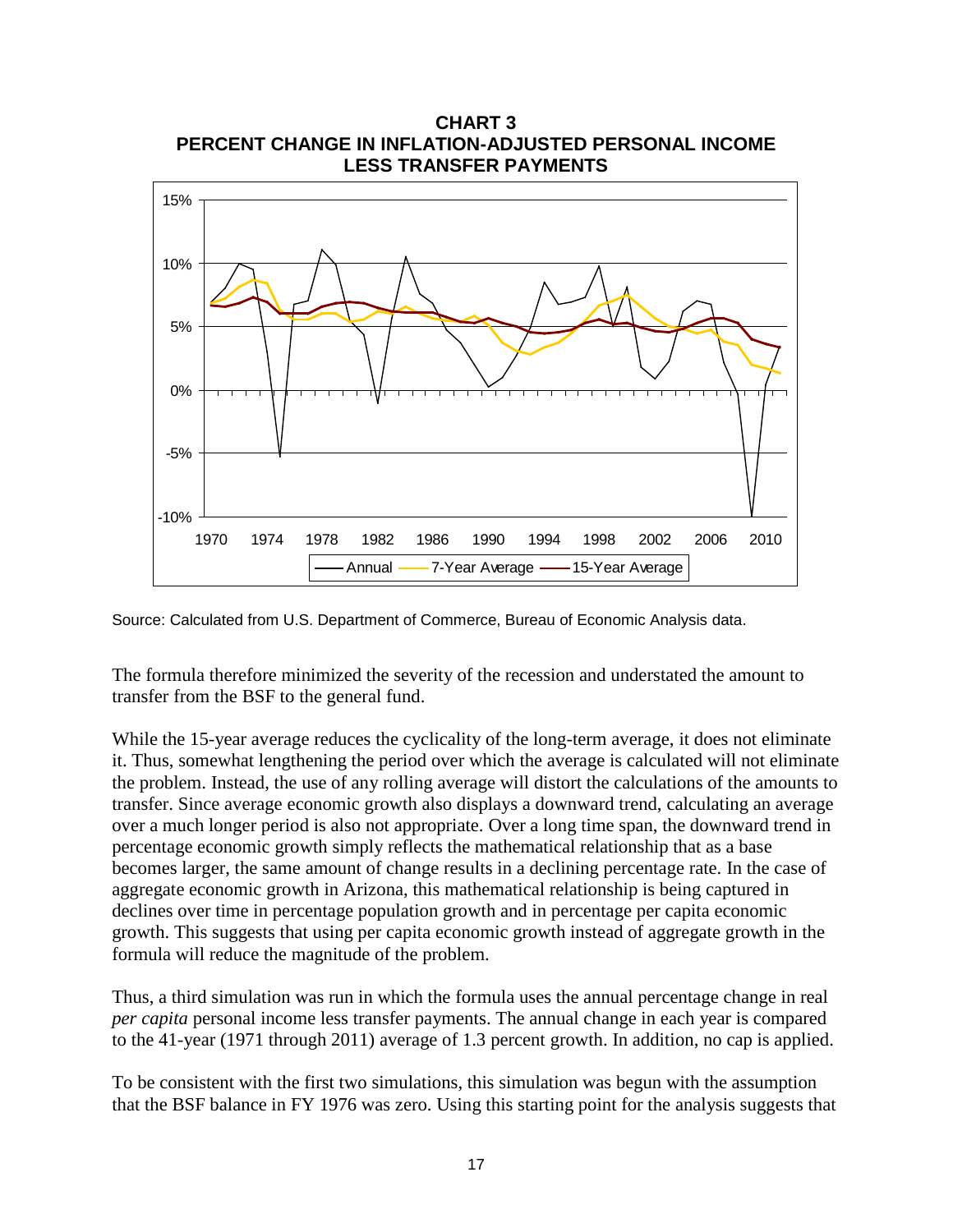the formula either deposits too much money into the BSF during expansions or withdraws too little during recessions — the balance in the BSF never drops below 8 percent after FY 1978 and exceeds 20 percent in some years.

However, a different conclusion is reached if the starting point for the analysis is changed. If the provisions of the modified formula had been implemented at the time of the original legislation in 1990, the balance in the BSF would have peaked at 18 percent at the end of the 1990s expansion and dropped to near 1 percent at the end of FY 2011. (The annual figures are shown in Table 4.) Had these provisions gone into effect at the end of the early 1980s recession, the BSF would have fallen \$22 million short of the recommended transfers at the end of the late 1980searly 1990s down cycle; its balance would have dropped to just under 1 percent in FY 2011. Thus, the provisions of the modified formula appear to be reasonable in most circumstances.

## **TABLE 4 SIMULATION OF THE BUDGET STABILIZATION FUND USING A MODIFIED FORMULA**

|                    |                 | Transfer*      |                 | <b>Ending Balance**</b> |  |
|--------------------|-----------------|----------------|-----------------|-------------------------|--|
| <b>Fiscal Year</b> | <b>Millions</b> | <b>Percent</b> | <b>Millions</b> | <b>Percent</b>          |  |
| 1994               | $$-10.6$        | $-0.2%$        | \$0.0           | $0.0\%$                 |  |
| 1995               | 150.9           | 2.6            | 150.9           | 2.4                     |  |
| 1996               | 60.1            | 1.0            | 216.4           | 3.4                     |  |
| 1997               | 127.4           | 2.0            | 351.4           | 5.3                     |  |
| 1998               | 174.1           | 2.6            | 539.9           | 7.9                     |  |
| 1999               | 353.3           | 5.2            | 913.2           | 12.6                    |  |
| 2000               | 58.9            | 0.8            | 1,007.3         | 13.3                    |  |
| 2001               | 301.5           | 4.0            | 1,342.4         | 17.7                    |  |
| 2002               | $-125.4$        | $-1.7$         | 1,223.1         | 17.7                    |  |
| 2003               | $-188.9$        | $-2.7$         | 1,028.5         | 14.8                    |  |
| 2004               | $-80.8$         | $-1.2$         | 934.2           | 12.3                    |  |
| 2005               | 173.4           | 2.3            | 1,098.7         | 12.4                    |  |
| 2006               | 203.1           | 2.3            | 1,310.2         | 12.9                    |  |
| 2007               | 210.7           | 2.1            | 1,549.0         | 15.1                    |  |
| 2008               | $-146.6$        | $-1.4$         | 1,423.3         | 15.6                    |  |
| 2009               | $-306.5$        | $-3.4$         | 1,098.7         | 15.5                    |  |
| 2010               | $-868.3$        | $-12.2$        | 224.6           | 3.5                     |  |
| 2011               | $-122.2$        | $-1.9$         | 98.8            | 1.4                     |  |

\* The transfer is calculated as the difference in the prior calendar year's growth rate in per capita personal income less transfer payments from the long-term average of 1.3 percent, multiplied by the prior fiscal year's ongoing general fund revenue. All figures are adjusted for inflation. A positive figure indicates a transfer from the general fund to the budget stabilization fund; a negative reflects a transfer from the BSF to the general fund.

\*\* The ending balance is calculated as the sum of the prior year's ending balance, plus the transfer, plus interest earned. Interest is based on the fiscal year average federal funds rate, adjusted for inflation. The percentage is based on the revenue received in the current fiscal year.

Source: Calculated from Arizona Joint Legislative Budget Committee (ongoing revenue), the U.S. Department of Commerce, Bureau of Economic Analysis (personal income less transfer payments and the GDP implicit price deflator), and the Federal Reserve Bank (interest rates).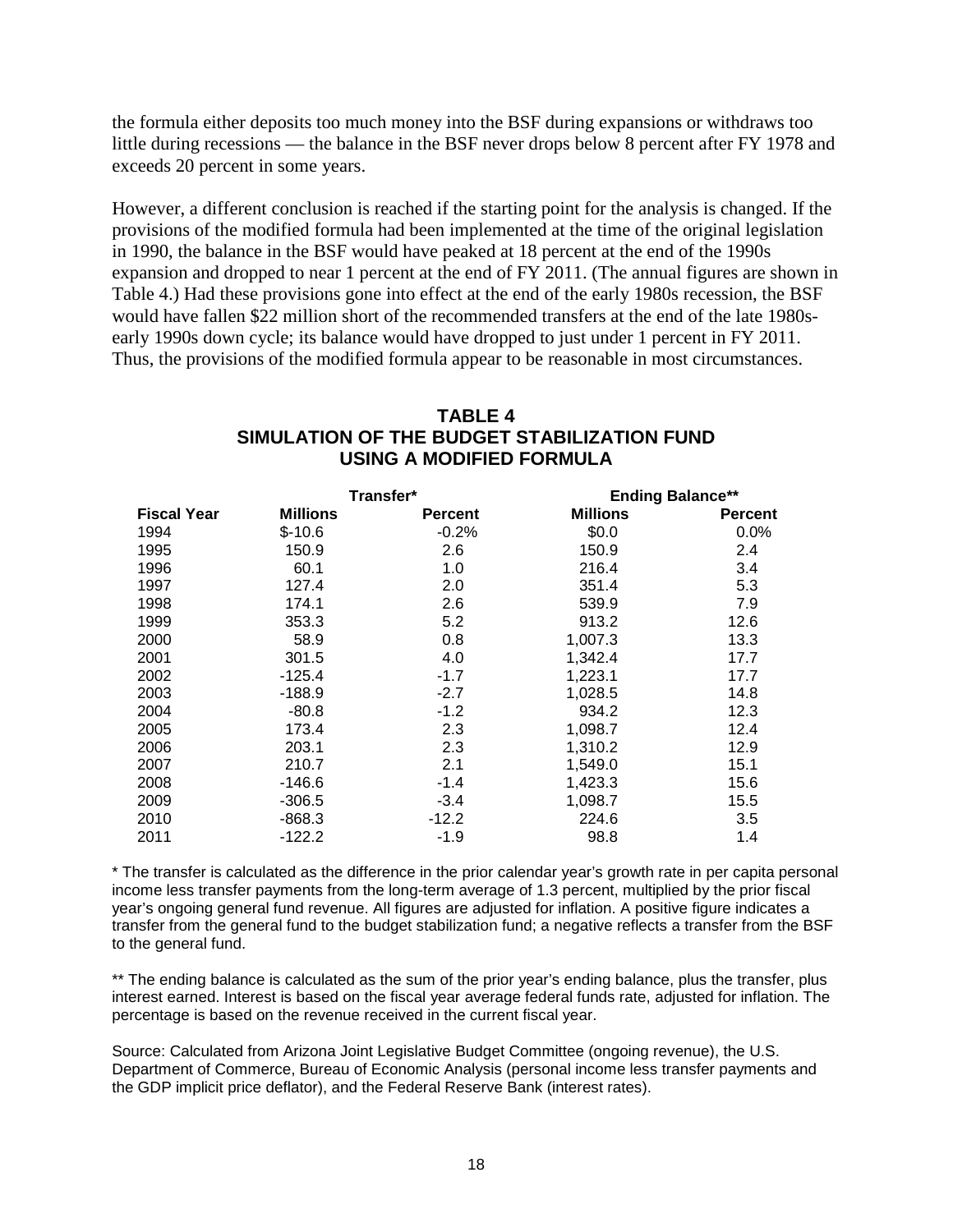The recommended transfers from the BSF to the general fund using the modified formula would have been lower than the recommendations of the original formula in four of the last five recessions (see Table 5). However, the recommended transfer would have been the same in the last recession. A better comparison is to the funds actually available under the original legislation. Compared to the amount available under the original legislation, the recommended cumulative transfer using the modified formula would have equaled that of the late 1980s-early 1990s downturn and would have been nearly twice as high in the last recession.

The alternatives addressed in this subsection do not resolve the issue raised by Charney that timeliness is compromised by the use of annual data on personal income less transfer payments. Timeliness could be improved by using quarterly data; for example, the economic growth rate could be based on the one-year change through the fourth quarter of the calendar year rather than based on the annual average. The use of quarterly data, however, would introduce other issues: (1) When first released, the quarterly data are preliminary and subject to considerable revision; (2) a quarterly series always is more erratic than an annual series; (3) population would have to be estimated quarterly in order to use a per capita measure.

#### **Budget Stabilization Fund Cap**

In the third simulation using the modified formula, no cap was applied. The simulation indicates that a 15 percent cap would be appropriate if the intent is the same as that expressed when the BSF was initially created: for the BSF to have adequate funding for most, but not severe, economic downturns. A 20 percent cap likely would be high enough to ensure that the BSF would have adequate funds in all recessions (but not in a depression).

The design of the modified formula and the application of a 15 percent cap is based on the original intent of the BSF to smooth out revenues. In contrast, Charney proposed that the BSF

#### **TABLE 5 SIMULATED CUMULATIVE TRANSFER FROM THE BUDGET STABILIZATION FUND TO THE GENERAL FUND DURING RECESSIONS USING THE ORIGINAL LEGISLATION AND A MODIFIED FORMULA**

| <b>ORIGINAL LEGISLATION</b> |             |       |           | <b>MODIFIED FORMULA</b> |                         |             |       |           |      |
|-----------------------------|-------------|-------|-----------|-------------------------|-------------------------|-------------|-------|-----------|------|
| <b>Fiscal</b><br>Years*     | Recommended |       | Available |                         | <b>Fiscal</b><br>Years* | Recommended |       | Available |      |
| 1975-76                     | \$364       | 15.9% | Sna       | na%                     | 1975-76                 | \$265       | 11.6% | Sna       | na%  |
| 1982-84                     | 257         | 8.7   | 414       | 13.9                    | 1983                    | 151         | 5.2   | 481       | 16.2 |
| 1988-93                     | 656         | 15.3  | 509       | 11.8                    | 1988-94                 | 511         | 11.9  | 988       | 23.0 |
| 2002-04                     | 877         | 12.7  | 1.065     | 15.4                    | 2002-04                 | 395         | 5.7   | 1.932     | 27.9 |
| 2008-11                     | .435        | 15.7  | 744       | 8.2                     | 2008-11                 | 1.444       | 15.8  | 2.145     | 23.5 |

Notes: Dollars are in millions. For consistency, all of the percentages are calculated relative to general fund revenue in the first year in which a transfer is recommended according to the original legislation.

\* Fiscal years in which the formula recommends a transfer to the general fund

Source: Calculated from Arizona Joint Legislative Budget Committee (ongoing revenue), the U.S. Department of Commerce, Bureau of Economic Analysis (personal income less transfer payments, population, and the GDP implicit price deflator), and the Federal Reserve Bank (interest rates).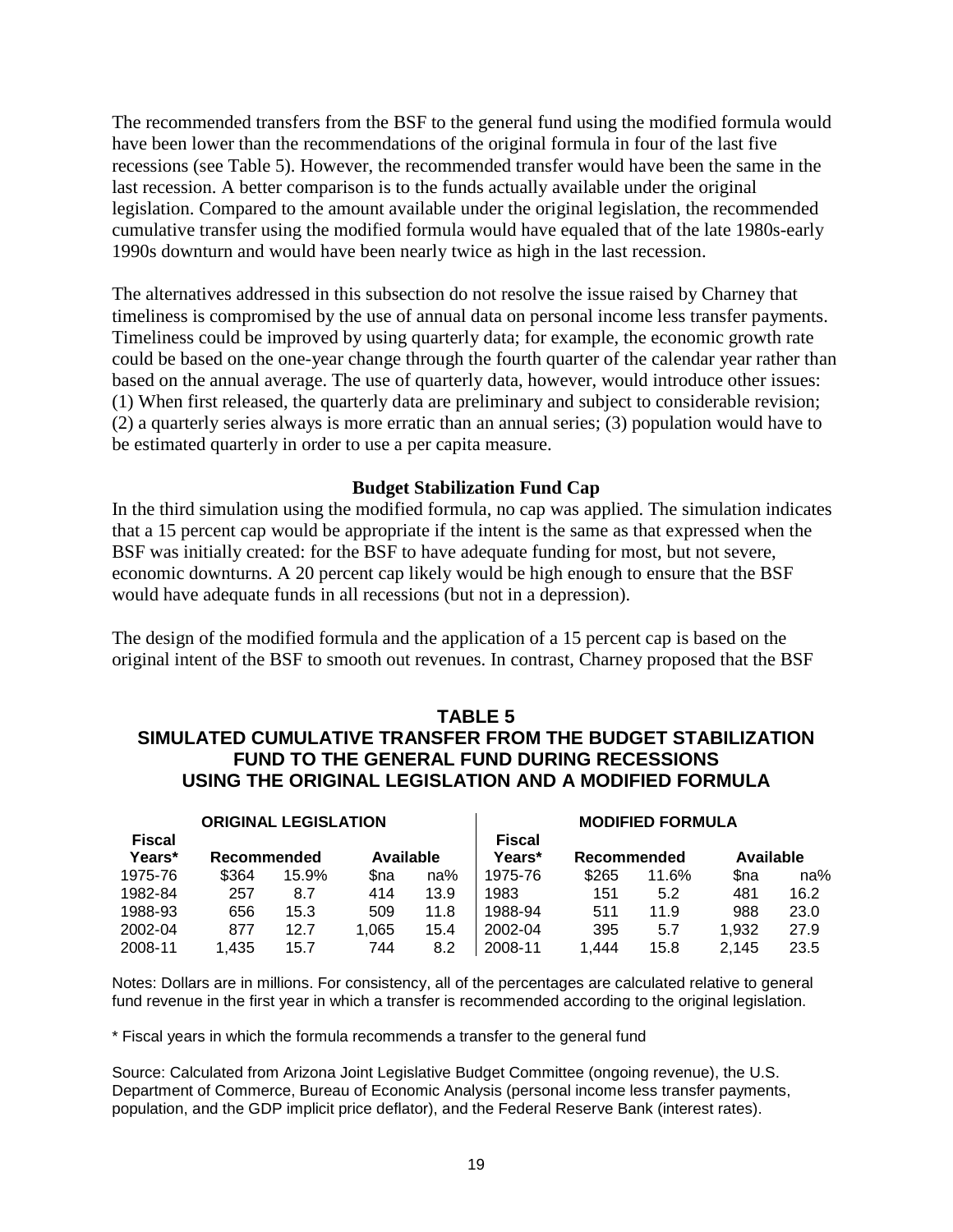provide adequate funding to not only offset the decline in revenue but also to handle the countercyclical increase in demand for some public services during recessions. In this situation, not only would the cap need to be considerably higher than 15 percent — Charney proposed at least 30 percent — but the formula used in the third simulation would have to be modified so that more money was deposited into the BSF during economic expansions so that more could be withdrawn from the BSF during recessions.

Even if the countercyclical increase in demand for public services is not considered, the current cap of 7 percent is far too low to serve the purpose of the BSF. This was demonstrated in each of the three simulations — in most recessions, the BSF would have been depleted before the need for supplementary revenue ended. Seven states have no cap on their rainy-day fund and 20 others have a cap larger than 7 percent. Moreover, most of these states do not have an economy or revenue flows as cyclical as in Arizona.

## **RECOMMENDATIONS**

## 1. **Change the formula so that adequate monies are transferred into the BSF during economic expansions and that adequate transfers to the general fund are made during economic recessions**.

The proposed formula is different from the existing formula in three ways:

- The economic measure used is per capita personal income less transfer payments rather than aggregate personal income less transfer payments.
- Instead of a rolling seven-year average, a constant figure is used for economic growth, based on the 41-year average.
- The requirement that economic growth be less than a certain rate is removed. (This requirement should be removed even if the other aspects of the formula are not modified.)

## 2. **Raise the BSF cap**.

The current limit of 7 percent should be raised to at least 15 percent. This higher cap should be applied regardless of whether the formula is adjusted. Analysts, both conservative and liberal, have indicated that increasing the balance in the BSF is one of the few most important improvements to be made to the state's fiscal system. If the BSF has a substantial balance when an economic downturn begins, the state will be better able to sustain spending from its general fund. This in turn mitigates the severity of the recession.

While it is impossible to know with certainty what policy actions might, or might not, have taken place if a higher cap was in place during the last two decades, one can contend that spending increases and tax cuts based on a temporary surplus would have been less likely and/or the magnitudes would have been smaller. In the last economic cycle, the BSF cap of 7 percent was reached in FY 2007, a year with a sizable surplus of general fund revenue. Had the cap been higher, more money might have been deposited into the BSF instead of appropriating dollars for programs that could not be afforded except at the cyclical peak, such as all-day kindergarten. Similarly, the magnitude of the tax reductions that were implemented in FYs 2007 and 2008 might have been less. Thus, a higher cap may help put fiscal discipline in place, especially during the expansionary phase of the economic cycle.